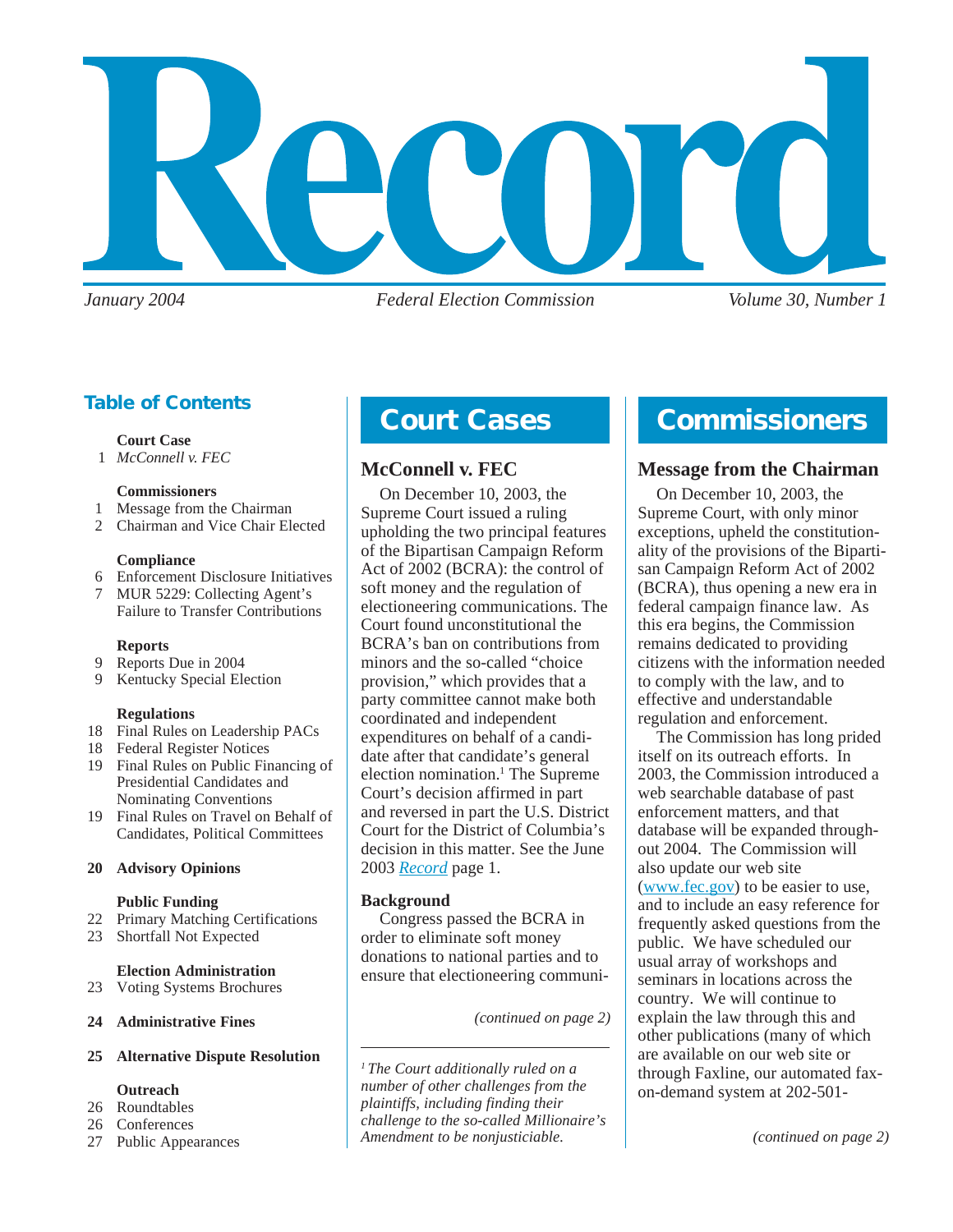## **Commissioners**

*(continued from page 1)*

3413), and to answer questions through our toll-free number, 800- 424-9530.

In addition to its successful court defense of BCRA's substantive provisions, the Commission was pleased that the Supreme Court repeatedly cited with approval the Commission's regulations implementing BCRA. Already, the Commission has dealt with numerous Requests for Advisory Opinions interpreting BCRA, and we will continue to provide guidance through the advisory opinion process in 2004.

The Commission has, in recent years, undertaken a number of initiatives to improve the enforcement process. Programs such as Administrative Fines and Alternative Dispute Resolution have helped the Commission handle far more cases than in the past. The Commission enters 2004 in the midst of an

#### **Federal Election Commission 999 E Street, NW Washington, DC 20463**

800/424-9530 202/694-1100 202/501-3413 (FEC Faxline) 202/219-3336 (TDD for the hearing impaired)

**Bradley A. Smith**, Chairman **Ellen L. Weintraub**, Vice Chair **David M. Mason**, Commissioner **Danny L. McDonald**, Commissioner **Scott E. Thomas**, Commissioner **Michael E. Toner**, Commissioner

**James A. Pehrkon**, Staff Director **Lawrence H. Norton**, General Counsel

Published by the Information Division **Greg J. Scott**, Assistant Staff **Director Amy Kort**, Editor

<http://www.fec.gov>

ongoing review of our traditional enforcement practices. This review has already led to several significant changes that have been well received in the community. At the same time, the Commission has reduced the average processing time for Matters Under Review (MURs) by over 25 percent. Total penalties assessed and collected, and the total number of large fines, have increased dramatically.

The Commission enters the post-BCRA era strong, effective, and with renewed respect. BCRA provides a new legal framework for the Commission, but our goals remain the same: to provide fair, effective enforcement of the new law, and to see that the public has available the information it needs to comply with that law.

—*Bradley A. Smith FEC Chairman*

# **New Chairman and Vice Chair Elected**

On December 18, 2003, the Commission elected Bradley Smith as its Chairman and Ellen Weintraub as Vice Chair for 2004.

Before joining the Commission in 2000, Chairman Smith was Professor of Law at Capital University Law School in Columbus, Ohio, where he taught Election Law, Comparative Election Law, Jurisprudence, Law & Economics and Civil Procedure. Prior to joining the faculty at Capital in 1993, he had practiced with the Columbus law firm of Vorys, Sater, Seymour & Pease, served as United States Vice Consul in Guayaquil, Ecuador, worked as a consultant in the health care field and served as General Manager of the Small Business Association of Michigan—a position in which his responsibilities included management of the organization's political action committee. Commissioner Smith received his B.A. *cum laude* from Kalamazoo College in Kalamazoo,

Michigan, and his J.D. *cum laude* from Harvard Law School.

Vice Chair Weintraub joined the Commission in 2002 and served as its Chair in 2003. Before joining the Commission, she was Of Counsel at Perkins Coie, LLP, in Washington, DC. There, she counseled clients on federal and state campaign finance laws, political ethics, nonprofit law and lobbying regulation. Prior to her work at Perkins Coie, she was Counsel to the House Committee on Standards of Official Conduct (the Ethics Committee). In that capacity, she served as editor-in-chief of the House Ethics Manual and as a principal contributor to the Senate Ethics Manual. Commissioner Weintraub received her B.A. *cum laude* from Yale College and her J.D. from Harvard Law School.✦

—*Amy Kort*

# **Court Cases**

*(continued from page 1)*

cations immediately before election day are financed with regulated money and properly disclosed to the public. The BCRA, among other things:

- Bans national party committees from raising or spending money outside the limits and prohibitions of the Federal Election Campaign Act (FECA);
- Limits state and local party committees' use of such funds for activities affecting federal elections;
- Prohibits solicitations and donations by national, state and local party committees for §501(c) tax exempt organizations that make expenditures in connection with federal elections and §527 organizations that are not federal political committees or state or local party or candidates' committees;
- Prohibits federal candidates and officeholders from soliciting, receiving, directing, transferring or spending soft money in connection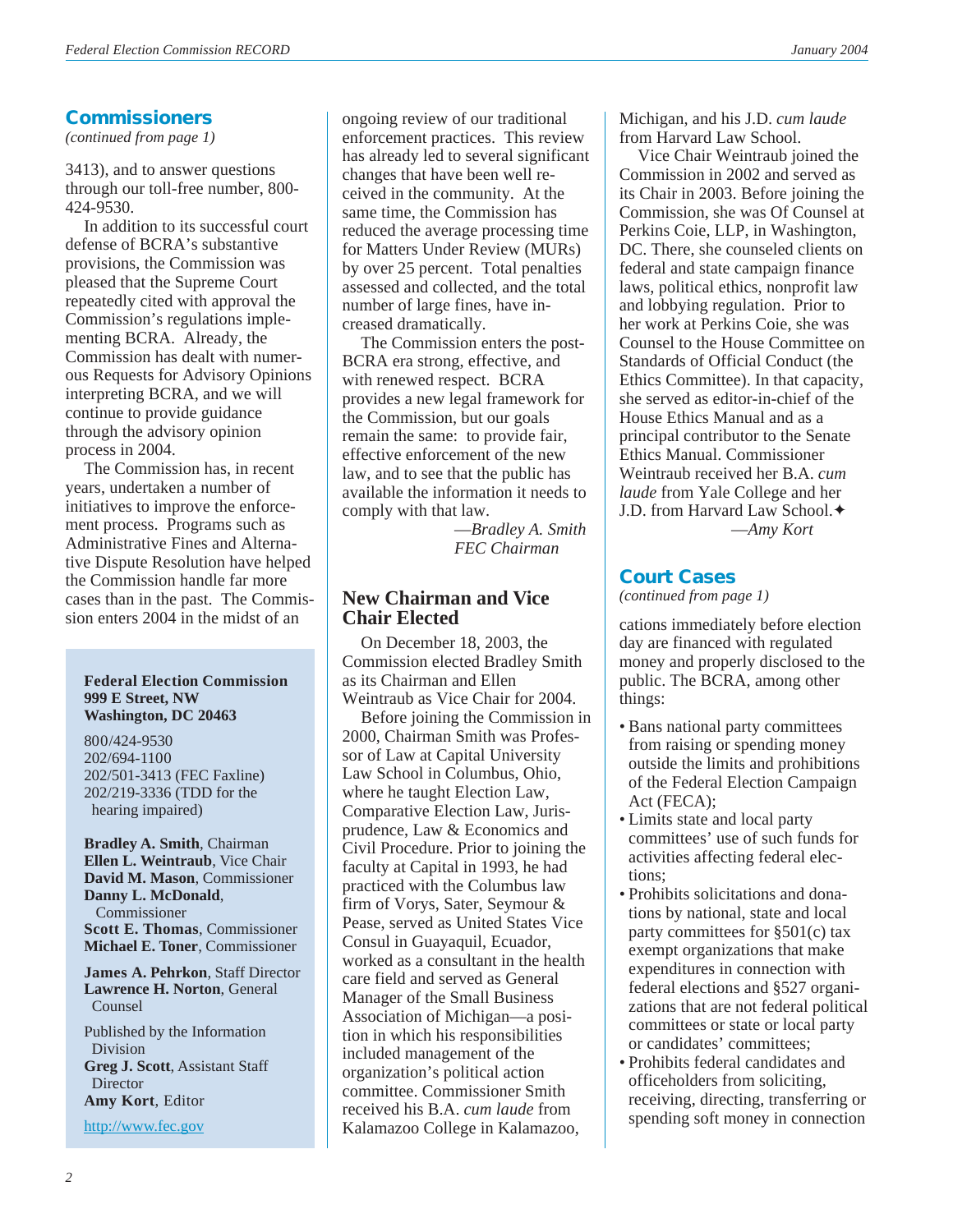with federal elections and limits their ability to do so in connection with state elections;

- Bans state and local candidates and officers from raising and spending nonfederal funds for public communications that promote, attack, support or oppose a federal candidate;
- Defines and regulates "electioneering communications;"
- Implements the party "choice provision;"
- Increases the hard money contribution limits;
- Permits even higher contribution limits for candidates opposed by "millionaires" who use their own funds for campaign expenditures;
- Defines coordination with a candidate or party committee; and
- Bans minors from making contributions to federal candidates and political party committees.

Most provisions of the BCRA took effect on November 6, 2002. As soon as the BCRA was enacted in March 2002, however, a number of parties filed challenges to the constitutionality of several BCRA provisions, including those listed above. These cases were consolidated around *McConnell v. FEC* and heard by a three-judge panel of the U.S. District Court for the District of Columbia. On May 2, 2003, the District Court determined that certain provisions were constitutional, while a number of others were unconstitutional or nonjusticiable. The District Court issued a stay of its ruling on May 19, 2003, while the case received an expedited appellate review by the Supreme Court.

### **Supreme Court Decision**

*National party committees' use of soft money*. The BCRA bans national party committees and their agents from soliciting, receiving, directing or spending any funds that are not subject to the FECA's limits, prohibitions and reporting requirements. 2 U.S.C. §§441(a)(1) and (2).

The Court found that this provision did not violate the Constitution because the governmental interest in "preventing the actual or apparent corruption of federal candidates and officeholders" was sufficiently important to justify contribution limits. The Court noted that the "record is replete with examples of national party committees' peddling access to federal candidates and officeholders in exchange for large soft-money donations." The Court was also not persuaded by the plaintiffs' argument that this provision unconstitutionally interferes with national party committees' ability to associate with state and local committees. The Court found that nothing on the face of the provision "prohibits national party officers from sitting down with state and local party committees or candidates to plan and advise how to raise and spend soft money, so long as the national officers do not personally spend, receive, direct, or solicit soft money."

*State and local party committees' use of soft money*. The Court also upheld the BCRA's limits on state and local party committees' use of soft money for activities affecting federal elections, finding that this provision was closely drawn to match the governmental interest of preventing corruption and the appearance of corruption. 2 U.S.C. §441i(b). This provision of the BCRA provides that state and local party committees cannot use nonfederal funds to finance "federal election activity" (FEA), which is defined as:

- 1. Voter registration activity during the 120 days before an election;
- 2. Voter identification, get-out-thevote and generic campaign activity "conducted in connection with an election in which a [federal] candidate. . . appears on the ballot;"
- 3. A public communication that refers to a clearly identified federal candidate and promotes,

attacks, supports or opposes that candidate; and

4. The services of a state committee employee who spends more than 25 percent of his or her compensated time on activities in connection with a federal election.

Instead, party committees must finance these activities with federal funds or, in some cases, they may finance them with a combination of federal and Levin funds, which are a new category of funds defined in the BCRA.2 The Court found that Congress had "concluded from the record that soft money's corrupting influence insinuates itself into the political process not only through national party committees, but also through state committees, which function as an alternate avenue for precisely the same corrupting forces." The Court concluded that preventing "corrupting activity from shifting wholesale to state committees and thereby eviscerating the FECA clearly qualifies as an important governmental interest."

*(continued on page 4)*

*2 The limitations, restrictions and reporting requirements for raising Levin funds differ from those for raising federal funds. See 11 CFR 300.31 and 300.32(a)(4). Each state, district and local party committee has a separate Levin fund donation limit, and such committees are not considered to be affiliated for the purposes of determining Levin fund donation limits. Levin funds spent by a given state or local party committee must be raised solely by that particular committee, and these committees cannot raise Levin funds through joint fundraising efforts or accept transfers of Levin funds from other committees. Additionally, these committees cannot accept or use as Levin funds any funds that come from, or in the name of, a national party committee, federal candidate or federal officeholder. 11 CFR 300.31 and 300.34(b). For more information, see the April 2003* [Record](http://www.fec.gov/pdf/record/2003/apr03.pdf) *page 5, and the September 2003* [Record](http://www.fec.gov/pdf/record/2003/sep03.pdf)*, page 1.*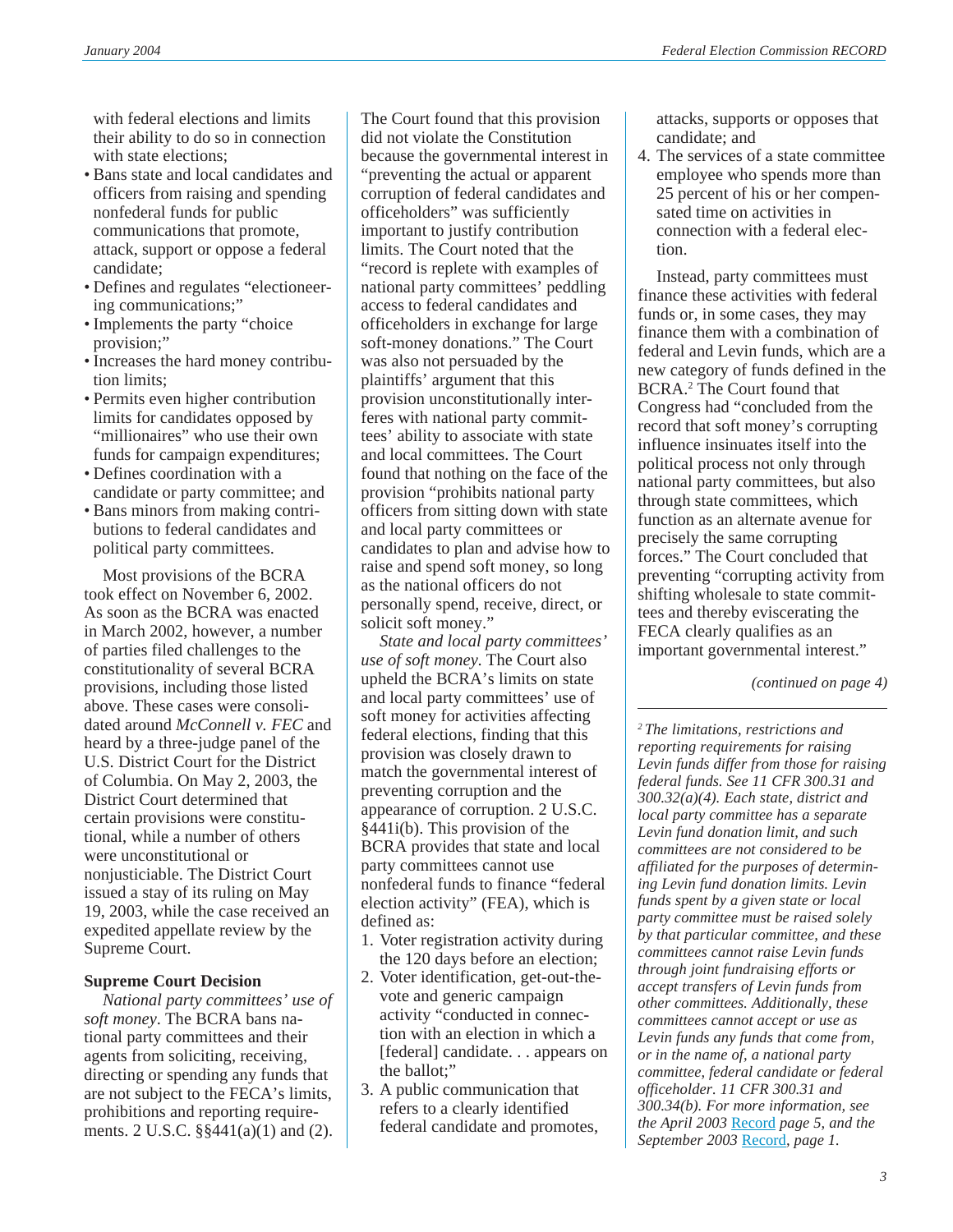# **Court Cases**

*(continued from page 3)*

The Court further determined that the fact that FEA captures some activities that affect campaigns for nonfederal office is not sufficient to render the provision unconstitutionally overbroad. Activities that are considered FEA under the BCRA were also covered by the pre-BCRA allocation rules, and the Court concluded that "[a]s a practical matter, BCRA merely codifies the FEC's allocation regime principles while justifiably adjusting the applicable formulas in order to restore the efficacy of FECA's longstanding restriction on contributions to state and local committees for the purpose of influencing federal elections." The Court determined that the first two types of FEA listed above substantially benefit federal candidates by encouraging like-minded voters to go to the polls. The third type of FEA, involving public communications that support or oppose a federal candidate, directly affects the election in which the candidate is running, and the regulation of funds used for these communications is "closely drawn to the anticorruption interest it is intended to address." Similarly, the final FEA, regarding the payment of party committee staff, is justified by Congress' interest in preventing circumvention of the law.

Moreover, the Court found the Levin amendment to be constitutional insofar as the associational burdens created by its restrictions on transfers of Levin funds between party committees are far outweighed by the need to prevent the circumvention of the overall scheme. Additionally, the Court determined that evidence suggesting that the Levin fund restrictions might prevent parties from amassing the funds needed to make themselves heard was merely speculative.

*Party solicitations for and donations to §501(c) and §527*

*organizations*. The BCRA bans national, state and local party committees and their agents from soliciting funds for or making or directing donations to:

- §501(c) tax-exempt organizations that make expenditures in connection with federal elections; and
- §527 organizations, unless they are federal political committees or state or local party or candidate committees. 2 U.S.C. §441i(d).

The Court found the restriction on solicitations to be a valid anticircumvention measure: "Absent this provision, national, state, and local party committees would have significant incentives to mobilize their formidable fundraising apparatuses, including the peddling of access to federal officeholders, into the service of like-minded taxexempt organizations that conduct activities benefiting their candidates." The Court also found that the restrictions on donations were not unconstitutionally overbroad so long as the prohibition was not construed to prevent party committees from donating funds already raised in compliance with the FECA.

*Federal candidates and officeholders*. The BCRA additionally bars federal candidates and officeholders from soliciting, receiving, directing, transferring or spending soft money in connection with federal elections, and it limits their ability to do so for state and local elections.  $2$  U.S.C.  $\S$ §441i(e)(1)(A) and (B). The Court found that these restrictions were closely drawn to prevent the corruption or the appearance of corruption of federal candidates and officeholders while at the same time accommodating these individuals' speech and associational rights.

*State and local candidates and officeholders*. The BCRA bars state and local candidates and officeholders from raising or spending nonfederal funds to pay for public

communications that promote or attack federal candidates. 2 U.S.C. §442i(f). The Court found this to be a valid anticircumvention measure because, rather than limiting the amounts the state candidate/officeholder can spend, it merely places restrictions on the contributions that they can draw on to fund communications that directly affect federal elections. Moreover, by regulating only public communications, the provision "focuses narrowly on those soft-money donations with the greatest potential to corrupt or give rise to the appearance of corruption of federal candidates and officeholders."

*Electioneering communications*. In *Buckley v. Valeo*, 424 U.S. 1 (1976), the Supreme Court construed the FECA's disclosure requirements for certain entities' independent expenditures as limited to communications expressly advocating the election or defeat of a clearly identified federal candidate. However, the BCRA defines a new category of communication— "electioneering communications" that encompasses any broadcast, cable or satellite communication that clearly identifies a federal candidate, airs within 30 days of a federal primary or 60 days of a federal general election and is targeted to the relevant electorate. 2 U.S.C. §434(f)(3)(A)(i). The BCRA requires persons who fund electioneering communications to disclose the source of the funds in certain circumstances and bars the use of corporate and union moneys to fund the communications.

The plaintiffs argued that *Buckley v. Valeo* drew a constitutionally mandated line between express advocacy, which contains "magic words" such as "vote for" or "vote against," and issue advocacy. The Court, however, found that the express advocacy restriction is not a constitutional command: "Both the concept of express advocacy and the class of magic words were born of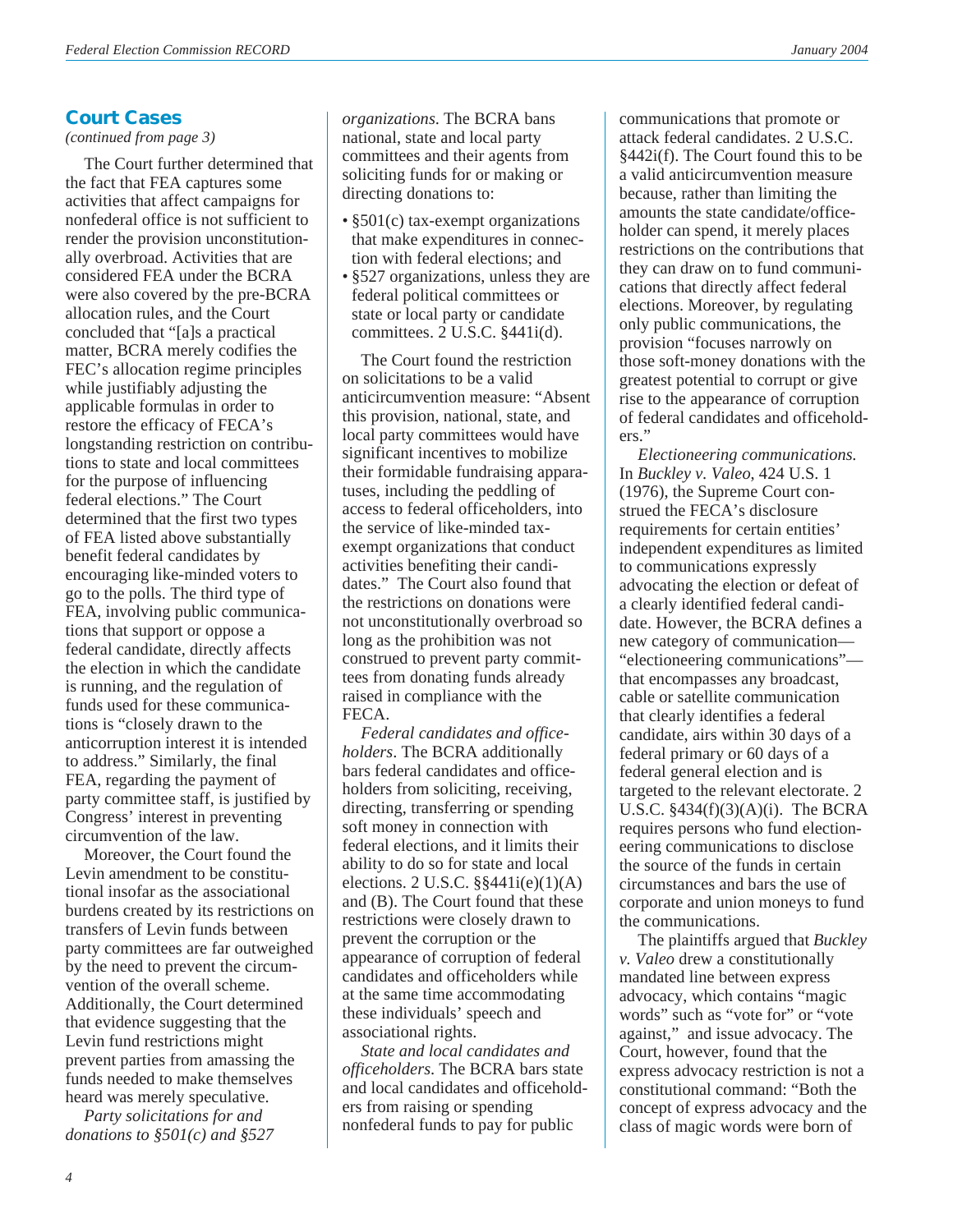### **BCRA on the FEC's Web Site**

 The Commission has a section on its web site [\(www.fec.gov\)](http://www.fec.gov) devoted to the Bipartisan Campaign Reform Act of 2002 (BCRA).

The page provides links to:

- The Federal Election Campaign Act, as amended by the BCRA;
- Summaries of major BCRA related changes to the federal campaign finance law;
- Summaries of litigation involving challenges to the new law;
- *Federal Register* notices announcing new and revised Commission regulations that implement the BCRA;
- BCRA-related advisory opinions; and
- Information on educational outreach offered by the Commission, including upcoming Roundtable sessions and the Commission's 2004 conference schedule.

 The section also allows individuals to view the Commission's calendar for rulemakings, including dates for the Notices of Proposed Rulemaking, public hearings, final rules and effective dates for regulations concerning:

- Soft money;
- Electioneering Communications;
- Contribution Limitations and Prohibitions;
- Coordinated and Independent Expenditures;
- The Millionaires' Amendment;
- Consolidated Reporting rules; and
- Other provisions of the BCRA. The BCRA section of the web site will be continuously updated. Visit [www.fec.gov](http://www.fec.gov) and click on the BCRA icon.

an effort to avoid constitutional problems of vagueness and overbreadth in the statute before the *Buckley* Court." The Court found that the components of the definition of electioneering communication are objective and easily understood and, thus, "the vagueness objection that persuaded the *Buckley* Court to limit FECA's reach to express advocacy is inapposite here."

The Court upheld the restrictions on the use of corporate or union treasury funds to finance electioneering communications. Corporations and unions may still finance such communications through their separate segregated funds, and thus the provision does not result in an outright ban on expression. The Court rejected the plaintiffs' claims that arguments in support of the longstanding ban on express advocacy communications financed by corporations and unions cannot be applied to the larger quantity of speech captured in the definition of electioneering communication. The Court found instead that "issue ads broadcast during the 30- and 60-day periods preceding federal primary and general elections are the functional equivalent of express advocacy." The Court further explained that the "justifications for regulating express advocacy apply equally to those ads if they have an electioneering purpose, which the vast majority do."

The Court also upheld the BCRA's requirement for the disclosure of the names of persons who contributed \$1,000 or more to the individual or group paying for the communication, finding that "the evidence here did not establish the requisite reasonable probability of harm to any plaintiff group or its members resulting from compelled disclosure." The Court was also not persuaded by the plaintiffs' arguments against the requirement to disclose executory contracts for communications that have not yet

aired.3 The Court determined that the probability that harm might result from requiring such disclosure was outweighed by the public's interest in obtaining full disclosure prior to the election.

*"Choice provision."* The Court found that the BCRA's provision requiring political parties to choose between coordinated and independent expenditures on behalf of a candidate once he or she receives the party's nomination places an unconstitutional burden on the parties' right to make unlimited independent expenditures. 2 U.S.C. §441a(d)(4). The Court explained that "[a]lthough the category of burdened speech is limited to independent expenditures for express advocacy—and therefore is relatively small—it plainly is entitled to First Amendment protection. . . . The fact that the provision is cast as a choice rather than an outright prohibition on independent expenditures does not make it constitutional."4

*(continued on page 6)*

*3 The Court made a similar determination in response to the plaintiffs' challenge of the BCRA's requirement for the disclosure of certain executory contracts for independent expenditures. 2 U.S.C. §434.*

*4 The Court also voiced concerns about the fact that for the purposes of the choice provision all political committees established and maintained by a national party and all committees established and maintained by a state party are considered a single committee. 2 U.S.C. §441a(d)(4)(B). The Court determined that as a result "it simply is not the case that each party committee can make a voluntary and independent choice between exercising its right to engage in independent advocacy and taking advantage of the increased limits on coordinated spending under §§315(d)(1)-(3). Instead, the decision resides solely in the hands of the first mover, such that a local party committee can bind both state and national parties to its chosen spending option."*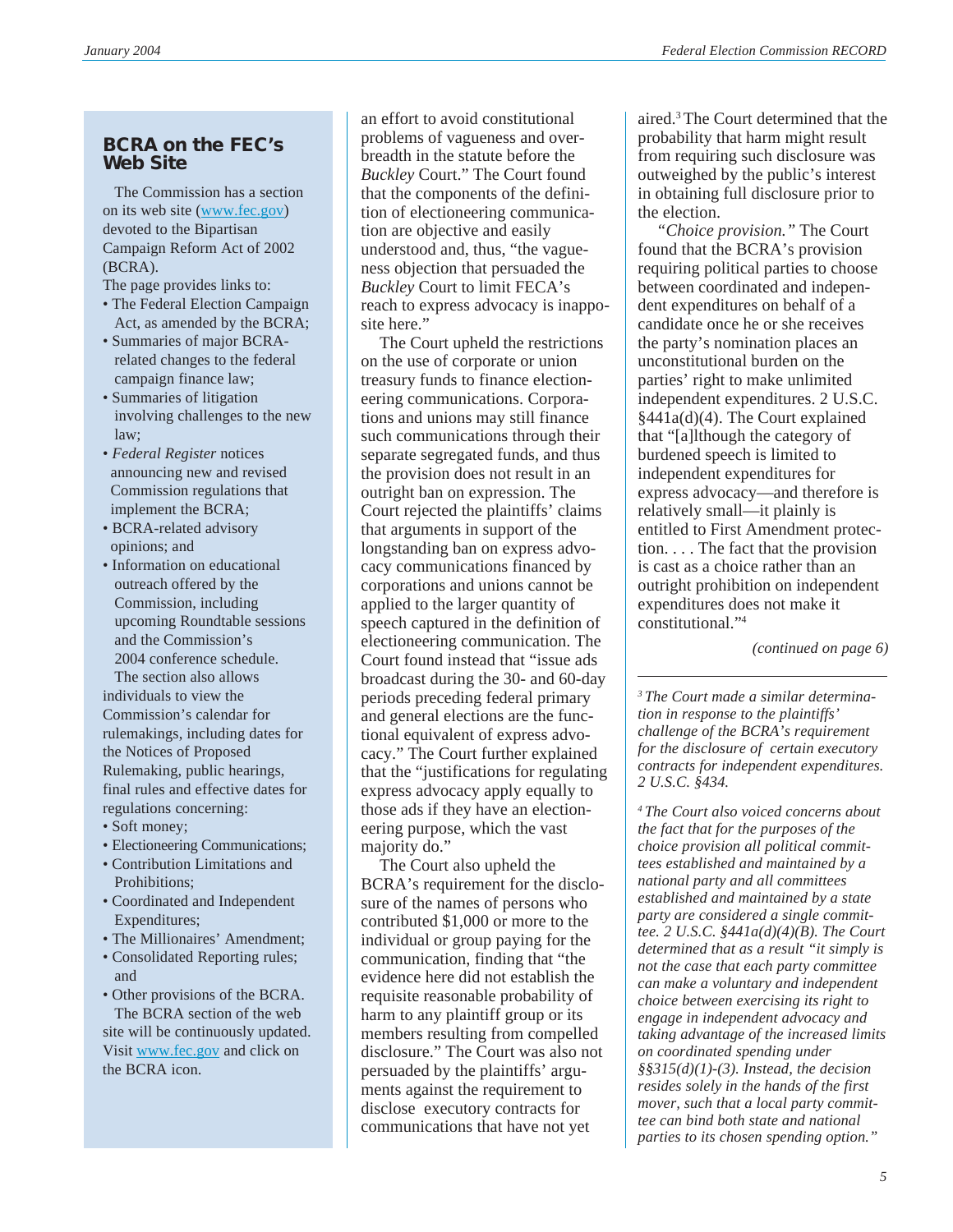# **Court Cases**

*(continued from page 5)*

*Coordination.* The BCRA extended the FECA's coordination rules governing expenditures coordinated with a candidate to those coordinated with a party committee and directed the Commission to promulgate rules that did not require "agreement or formal collaboration" in order to establish coordination. 2 U.S.C.  $§441a(a)(7)(B)(ii)$ . The Court found this provision to be constitutional, noting that the absence of an agreement requirement does not render the provision unconstitutionally vague and that the plaintiffs had provided no evidence to suggest that this definition of coordination has chilled political speech.

*Contributions from minors*. The Court found the BCRA's ban on political contributions from individuals under 18 years old unconstitutional because it violates the First Amendment rights of minors.

### **Additional Information**

The complete text of the Supreme Court's ruling in this case is available on the FEC web site at [http://](http://www.fec.gov/pages/bcra/litigation.htm) [www.fec.gov/pages/bcra/](http://www.fec.gov/pages/bcra/litigation.htm) [litigation.htm.](http://www.fec.gov/pages/bcra/litigation.htm)✦

—*Amy Kort*

# **Compliance**

### **Enforcement Disclosure Initiatives**

As part of a continuing effort to improve the public's access to and understanding of FEC compliance actions, the Commission recently implemented several disclosure initiatives, including the launch of a new searchable database and the approval of an interim policy regarding the placement of documents from closed enforcement cases on the public record. Together these initiatives represent an effort to improve the transparency of

Commission actions by raising enforcement disclosure to the same high level the Commission has sought for campaign finance reports and other public information.

## **Enforcement Query System**

On December 11, 2003, FEC Staff Director James Pehrkon unveiled the agency's new Enforcement Query System (EQS), a webbased search tool that allows users to find and examine public documents regarding closed Commission enforcement matters. Using current scanning, optical character recognition and text search technologies, the system permits intuitive and flexible searches of case documents and other materials. Previously, these documents were available only at the Commission's offices in Washington, and only on paper or microfilm. Users of the system can search for specific words or phrases from the text of all public case documents. They can also identify single matters under review (MURs) or groups of cases by searching additional identifying information about cases prepared as part of the Case Management System. Included among these criteria are case names and numbers, complainants and respondents, timeframes, dispositions, legal issues and penalty amounts. The Enforcement Query System may be accessed on the Commission's web site at [www.fec.gov](http://www.fec.gov).

Currently the EQS contains complete public case files for all MURs closed since January 1, 2002. In addition to adding all cases closed subsequently, staff is working to add cases closed prior to 2002. All MURs closed in 2001 will be included in the system by July 2004, and cases closed in 2000 will be available by the end of 2004. Other FEC compliance actions (Alternative Dispute Resolution cases and Administrative Fines) will also be included in the system at a later date.

### **Press Release Policy**

In addition, the Commission has approved an expanded structure for news releases regarding completed enforcement actions. The new structure adds explanatory material to provide a more complete description of the statutory framework of the allegations and the resolution of the matter.

### **Disclosure Policy**

On December 11, the Commission also approved a Statement of Policy Regarding Disclosure of Closed Enforcement and Related Files that identifies the categories of records that will be released to the public once enforcement cases are closed. Until 2001, the FEC construed the "confidentiality provision" of the Federal Election Campaign Act (2 U.S.C.  $437g(a)(12)(A)$  regarding enforcement matters as ending with the termination of a case. In *AFL-CIO v. FEC*, 177 F. Supp. 2d. 48 (D.D.C. 2001), however, the district court disagreed with this interpretation and, as a result, the Commission placed on the public record only those documents that reflected the agency's "final determination" with respect to enforcement matters. The Court of Appeals for the D.C. Circuit affirmed the judgment of the district court but suggested that some flexibility in release of documents would be permissible. On December 4, 2003, the Department of Justice decided not to ask the U.S. Supreme Court to hear the case.

Consistent with the appeals court ruling, the new FEC policy provides for the release of additional documents when enforcement cases are closed. These will include original complaints or internal FEC referrals that initiate enforcement actions, along with reports and briefs from the Office of General Counsel (OGC) and responses to those reports and briefs by respondents. The Policy Statement is an interim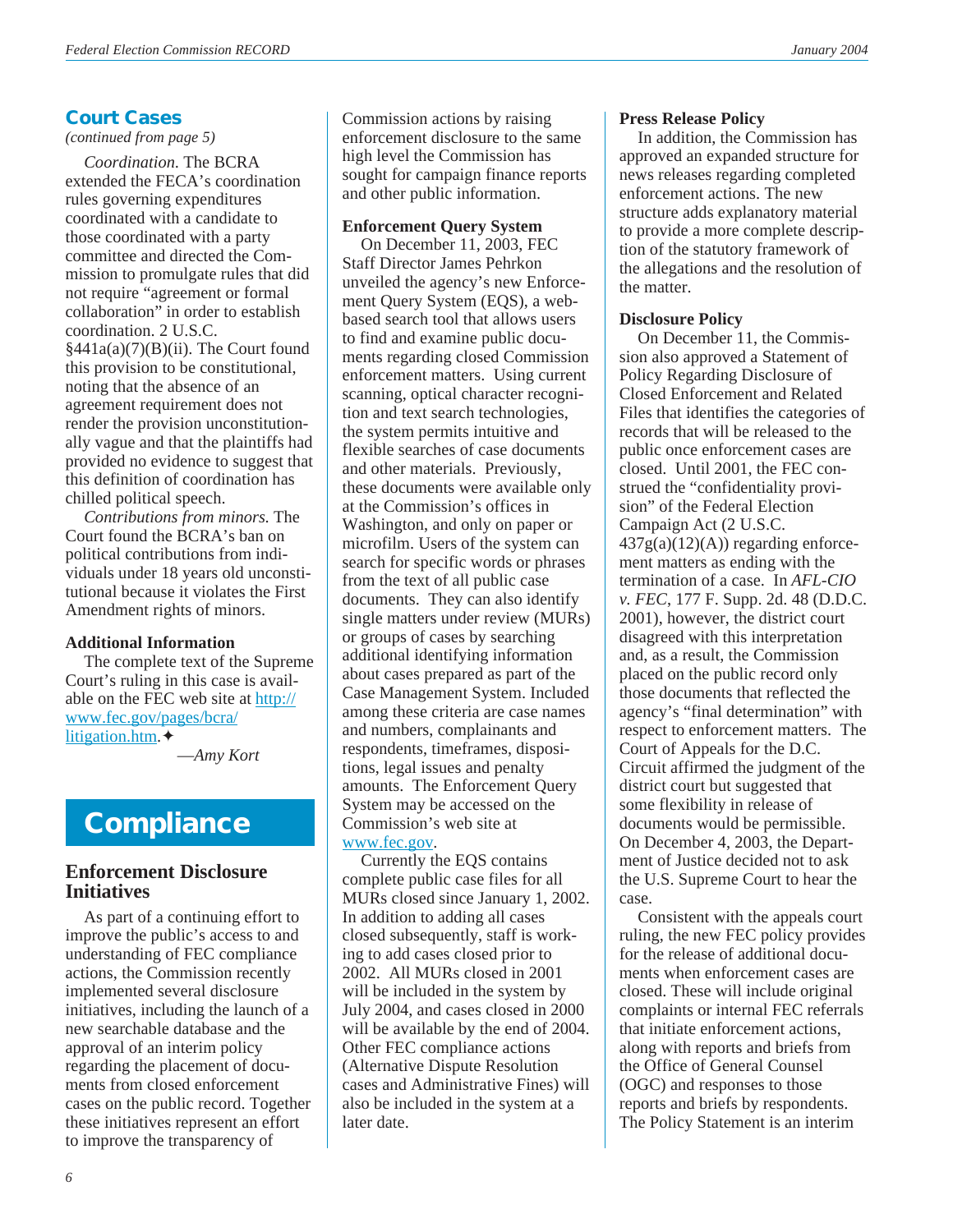### **PACronyms, Other PAC Publications Available**

The Commission annually publishes *PACronyms*, an alphabetical listing of acronyms, abbreviations and common names of political action committees (PACs).

 For each PAC listed, the index provides the full name of the PAC, its city, state, FEC identification number and, if not identifiable from the full name, its connected, sponsoring or affiliated organization.

 The index is helpful in identifying PACs that are not readily identified in their reports and statements on file with the FEC.

 To order a free copy of *PACronyms*, call the FEC's Disclosure Division at 800/424- 9530 (press 3) or 202/694-1120. *PACronyms* also is available on diskette for \$1 and can be accessed free at [www.fec.gov/](www.fec.gov/pages/pacronym.htm) [pages/pacronym.htm.](www.fec.gov/pages/pacronym.htm)

Other PAC indexes, described below, may be ordered from the Disclosure Division. Prepayment is required.

- An alphabetical list of all registered PACs showing each PAC's identification number, address, treasurer and connected organization (\$13.25).
- A list of registered PACs arranged by state providing the same information as above (\$13.25).
- An alphabetical list of organizations sponsoring PACs showing the PAC's name and identification number (\$7.50).

The Disclosure Division can also conduct database research to locate federal political committees when only part of the committee name is known. Call the telephone numbers above for assistance or visit the Public Records Office in Washington at 999 E St., NW.

measure, and the Commission intends to conduct a rulemaking in 2004 to address materials to be placed on the public record. The Policy Statement is available on the Commission's web site at [http://](http://www.fec.gov/agenda/agenda20031211.html#03-100) [www.fec.gov/agenda/](http://www.fec.gov/agenda/agenda20031211.html#03-100) [agenda20031211.html#03-100.](http://www.fec.gov/agenda/agenda20031211.html#03-100)

### **Enforcement Profile**

In addition to enhancing its disclosure programs, the Commissioners also recently examined the agency's "Enforcement Profile," which reviews the impact of measures taken by the FEC to improve the focus and speed of processing enforcement actions, including:

- The Enforcement Priority System, implemented in 1993, which classifies and prioritizes cases based on complexity and importance;
- The Administrative Fine program that removes routine late and nonfiling matters from the full enforcement process; and
- The Alternative Dispute Resolution program that manages matters that are "less serious breeches of law" but that are not "simple" late and nonfiler issues.

The Enforcement Profile found, among other things, that:

- The total number of cases closed has increased substantially since 2000;
- The total amounts of fines and penalties assessed have increased steadily and substantially since 1999;
- The percentage of cases closed with substantive action increased by more than 20 percent during 2001-2003 when compared with the period 1995-2000;
- OGC has reduced the average and median number of days required to close a substantive case by 18 percent and 28 percent, respectively, even though a greater proportion of cases have dealt with more complex issues; and

• A greater number of reporting violations have been resolved as a result of the Administrative Fine and ADR programs.

These changes, coupled with new programs and internal management controls, allow the Commission to focus its legal resources on more complex enforcement matters while using administrative processes to handle less complex matters, which, in turn, speeds the disposition of cases and the public's access to information about Commission compliance matters.✦

—*Amy Pike*

# **MUR 5229: Collecting Agent's Failure to Transfer Contributions**

The Commission recently entered into conciliation agreements with New York's Health and Human Service Union 1199/SEIU, AFL- $CIO<sup>1</sup>$  (1199), two of its separate segregated funds and Service Employees International Union Political Campaign Committee (SEIU COPE), resulting in \$262,500 in civil penalties. The conciliation agreements primarily resolve violations of the Federal Election Campaign Act (the Act) stemming from 1199's failure to transfer timely to its separate segregated funds and its international union's separate segregated fund political contributions collected from 1199's members. This cumulative civil penalty is the largest ever assessed in an enforcement matter arising from the review of political committee disclosure reports by the Commission's Reports Analysis Division.

*(continued on page 8)*

*<sup>1 1199</sup> is also known as Local 1199NY, Service Employees International Union and frequently known as 1199, the National Health and Human Service Employees Union.*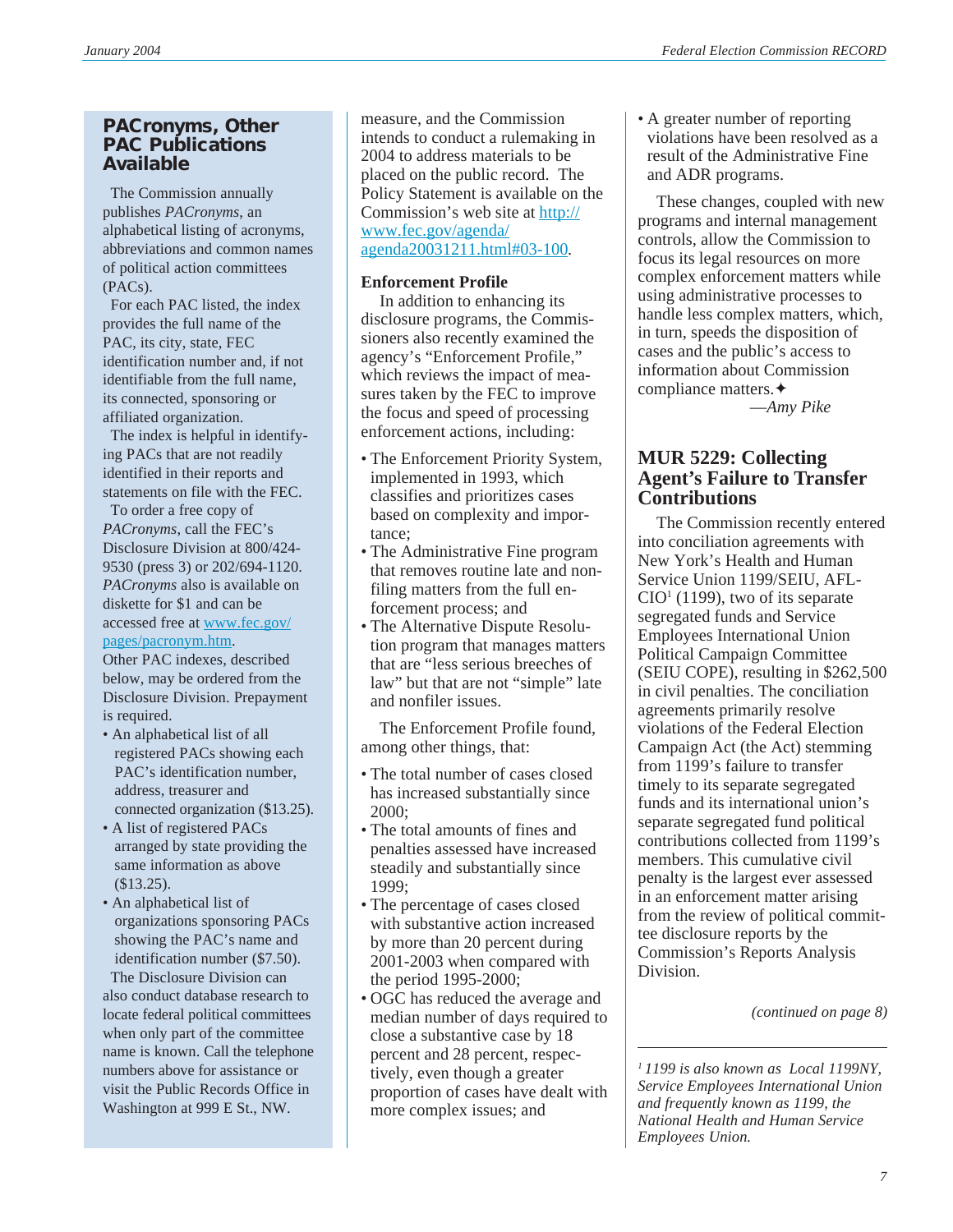### **Compliance**

*(continued from page 7)*

#### **Background**

Under the Act, a labor organization may not make contributions or expenditures in connection with federal elections. However, it may establish and administer an SSF and solicit contributions to the SSF from the union's members and their families. 2 U.S.C. §441b(b)(2)(c). The SSF may only accept funds that are within the Act's limit and prohibitions, and these funds may not be commingled with union dues and assessments. 11 CFR 102.5(a).

The union may also support its SSF by acting as a "collecting agent." Under Commission regulations, a collecting agent is an organization or committee that collects and transmits contributions to an SSF to which the collecting agent is related. See 11 CFR 102.6(b)(1). Contributions of less than \$50 must be forwarded to the SSF's treasurer within 30 days, and contributions over this amount must be forwarded within 10 days along with the name and address of the contributor and the date the contribution was received. 11 CFR 102.8(b)(1) and (b)(2).

The SSF is responsible for ensuring that its collecting agent complies with Commission regulations and must disclose contributions it receives through a collecting agent, along with its other financial activity, in its regularly scheduled reports. See 11 CFR 102.6(c)(1). The SSF must also report the identification of any person who makes a contribution aggregating more than \$200 during the calendar year, together with the date and amount of the contribution. 2 U.S.C.  $§434(b)(3).<sup>2</sup>$ 

### **Conciliation Agreements**

On October 17, 2003, the Commission entered into a conciliation agreement with 1199, two of its SSFs, Local 1199 Federal Political Action Fund and 1199 Service Employees International Union Federal Political Action Fund, and the committees' treasurers. According to the conciliation agreements, between at least January 1997 and September 1999, 1199 collected approximately \$3.9 million in a general bank account and kept large amounts of unreported contributions in this account for many months. When 1199's leadership decided to spend money on a federal activity, the necessary funds were transferred to Local 1199 PAC and used immediately to make a contribution. After spending the funds, Local 1199 PAC would report a zero cashon-hand balance. 1199 also transferred contributions from the general fund to other political committees, including SEIU COPE, after the 30-day transfer window had closed. As a result, over \$1.9 million in contributions were not reported in a timely fashion, and the separate segregated funds consistently understated their available cash-on-hand in reports filed with the Commission.

On December 9, 2002, the Commission entered into a conciliation agreement—prior to finding probable cause to believe that the Act had been violated—with SEIU COPE and its treasurer. This agreement settled violations of Act resulting from SEIU COPE's role in the transmittal violations by 1199 and its separate segregated funds. This agreement remained confidential until the resolution of the related action against 1199 and its separate segregated funds.

The agreements also settled violations resulting from 1199's commingling of union treasury funds with the political contributions of its members, 1199's failure to forward contributor information

to the separate segregated funds for contributions exceeding \$50, the separate segregated funds' failure to itemize contributions exceeding the \$200 threshold for itemization and other reporting violations made by 1199 Service Employees International Union Federal Political Action Fund.

Pursuant to these conciliation agreements, SEIU COPE paid \$75,000 in civil penalties, and 1199 and its SSFs paid \$187,500 in civil penalties. In addition, the respondents agreed, among other things, to cease and desist from similar violations of the Act and to have representatives attend an appropriate FEC training conference.✦

*—Amy Kort*

### **Campaign Guides Available**

 For each type of committee, a *Campaign Guide* explains, in clear English, the complex regulations regarding the activity of political committees. It shows readers, for example, how to fill out FEC reports and illustrates how the law applies to practical situations.

 The FEC publishes four *Campaign Guides,* each for a different type of committee, and we are happy to mail your committee as many copies as you need, free of charge. We encourage you to view them on our web site (go to [www.fec.gov,](http://www.fec.gov) then click on "Campaign Finance Law Resources" and then scroll down to "Publications").

 If you would like to place an order for paper copies of the *Campaign Guides*, please call 800-424-9530, press 1, then 3.

*<sup>2</sup> For a "person" other than a natural person, identification means the person's full name and address. 2 U.S.C.§431(13)(B).*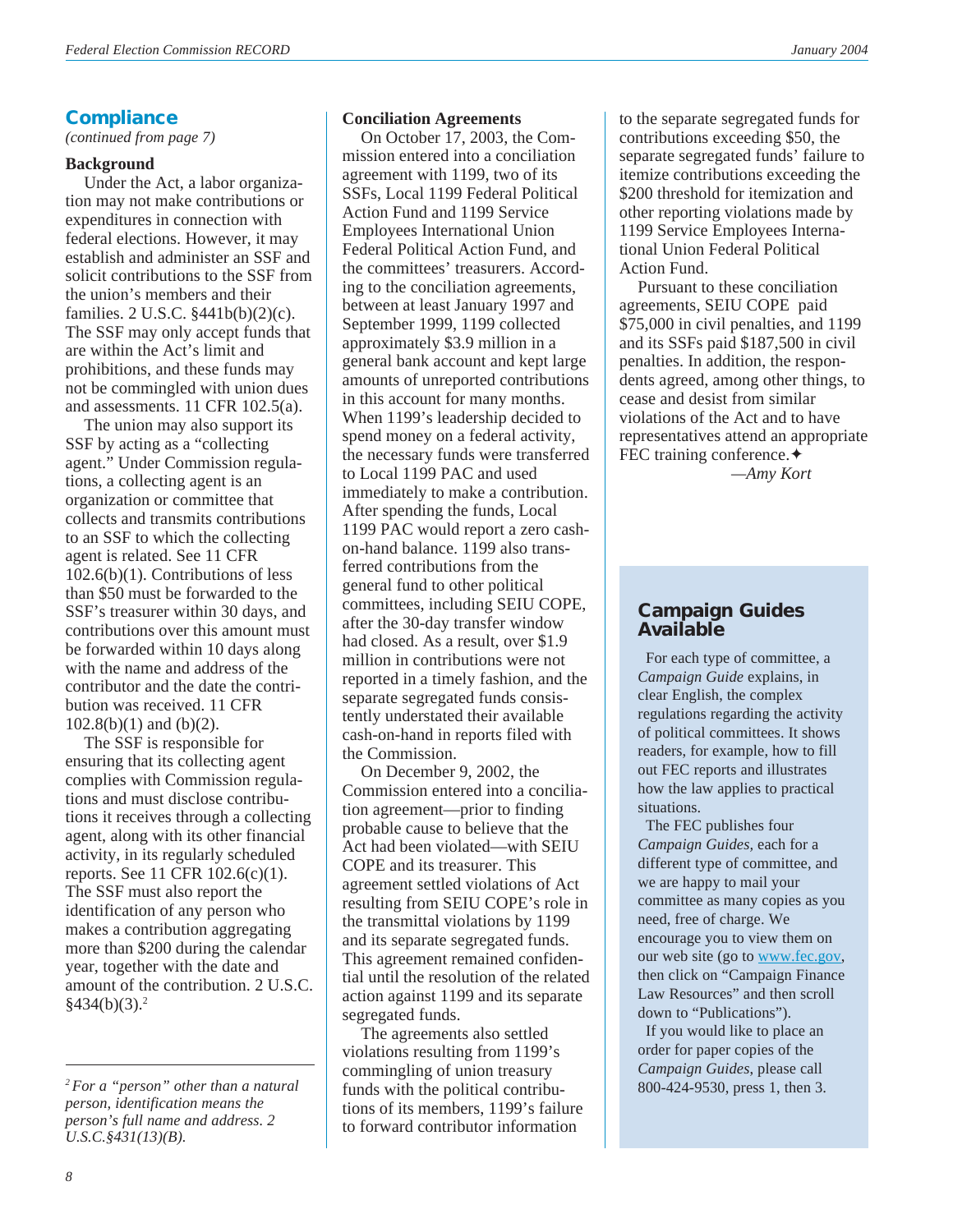# **Reports**

### **Reports Due in 2004**

This article on filing requirements for 2004 is supplemented by the reporting tables on the following pages.

It is the responsibility of the committee treasurer to file required reports on time. To assist treasurers, the Commission sends committees notices of upcoming reporting deadlines. Please note that filing deadlines are not extended in cases where the filing date falls on a weekend or federal holiday. In such cases, reports filed by first-class mail, overnight delivery or courier must be received by the Commission on the business day preceding the filing date. Reports filed electronically must be received by the Commission and pass the validation test by 11:59 p.m. Eastern time on the filing date.

Under the Commission's mandatory electronic filing regulations, individuals and organizations<sup>1</sup> that receive contributions or make expenditures in excess of \$50,000 in a calendar year—or expect to do so—must file all reports and statements with the FEC electronically. Electronic filers who instead file on paper or submit an electronic report that does not pass the validation test will be considered nonfilers and may be subject to enforcement actions (including administrative fines).

Committees that file with the Secretary of the Senate<sup>2</sup> are not

*(continued on page 10)*

# **Kentucky Special Election Reporting**

 The Special General Election to fill the U.S. House seat vacated by Representative Ernie Fletcher in the Sixth Congressional District will be held on February 17, 2004. Committees involved in this election must follow the reporting schedule below, unless they file on a monthly schedule.<sup>1</sup> PACs and party committees that file monthly should continue to file according to their regular filing schedule. Note that 48-hour notices are required of authorized committees that receive contributions of \$1,000 or more between January 29 and February 14, 2004. The 60-day electioneering communications period in connection with this election runs from December 19, 2003, through February 17, 2004.2

### **Committees Involved in the Special General Must File:**

|                        | <b>Close of</b><br><b>Books</b> | Reg./Cert.<br><b>Mail Date</b> | <b>Filing</b><br><b>Date</b> |
|------------------------|---------------------------------|--------------------------------|------------------------------|
| <b>Year-End</b>        |                                 | —waived—                       |                              |
| <b>Pre-General</b>     | January 28                      | February 2                     | February $5^3$               |
| <b>Post-General</b>    | March 8                         | March 18                       | March $184$                  |
| <b>April Quarterly</b> | March 31                        | April 15                       | April 15                     |

*1Reports filed electronically must be submitted by midnight on the filing date. A committee required to file electronically that instead files on paper reporting forms will be considered a nonfiler. Reports filed on paper and sent by registered or certified mail must be postmarked by the mailing date; reports sent by any other means (including reports sent via first class mail and overnight delivery) must be received by the Commission's close of business on the filing date.*

*2 Individuals and other groups not registered with the FEC who make electioneering communications costing more than \$10,000 in the aggregate in the calendar year must disclose this activity to the Commission within 24 hours of the distribution of the communication. See 11 CFR 100.29 and 104.20. For more information, see the December 2003* [Record](http://www.fec.gov/pdf/record/2003/dec03.pdf)*, page 5.*

*3 Because disclosing financial activity from two different calendar years would conflict with the calendar-year aggregation requirements for unauthorized committees, PACs and party committees filing the Pre-General report must file this report on two separate forms. One form should cover only 2003 activity and should be labeled as the "Year-End Report." The other form should cover only 2004 activity and should be labeled as the "Pre-General Report." Both forms must be filed by February 5, 2004.*

*4 The reporting period for the Post-General election report spans two election cycles. For this report only, principal campaign committees should use the Post-Election Detailed Summary Page (FEC Form 3, Pages 5-8) rather than the normal Detailed Summary Page.*

*<sup>1</sup> The regulation covers individuals and organizations required to file reports with the Commission, including any person making an independent expenditure. However, these rules do not apply to persons reporting electioneering communications.*

*<sup>2</sup> See "Where to File" on page 11.*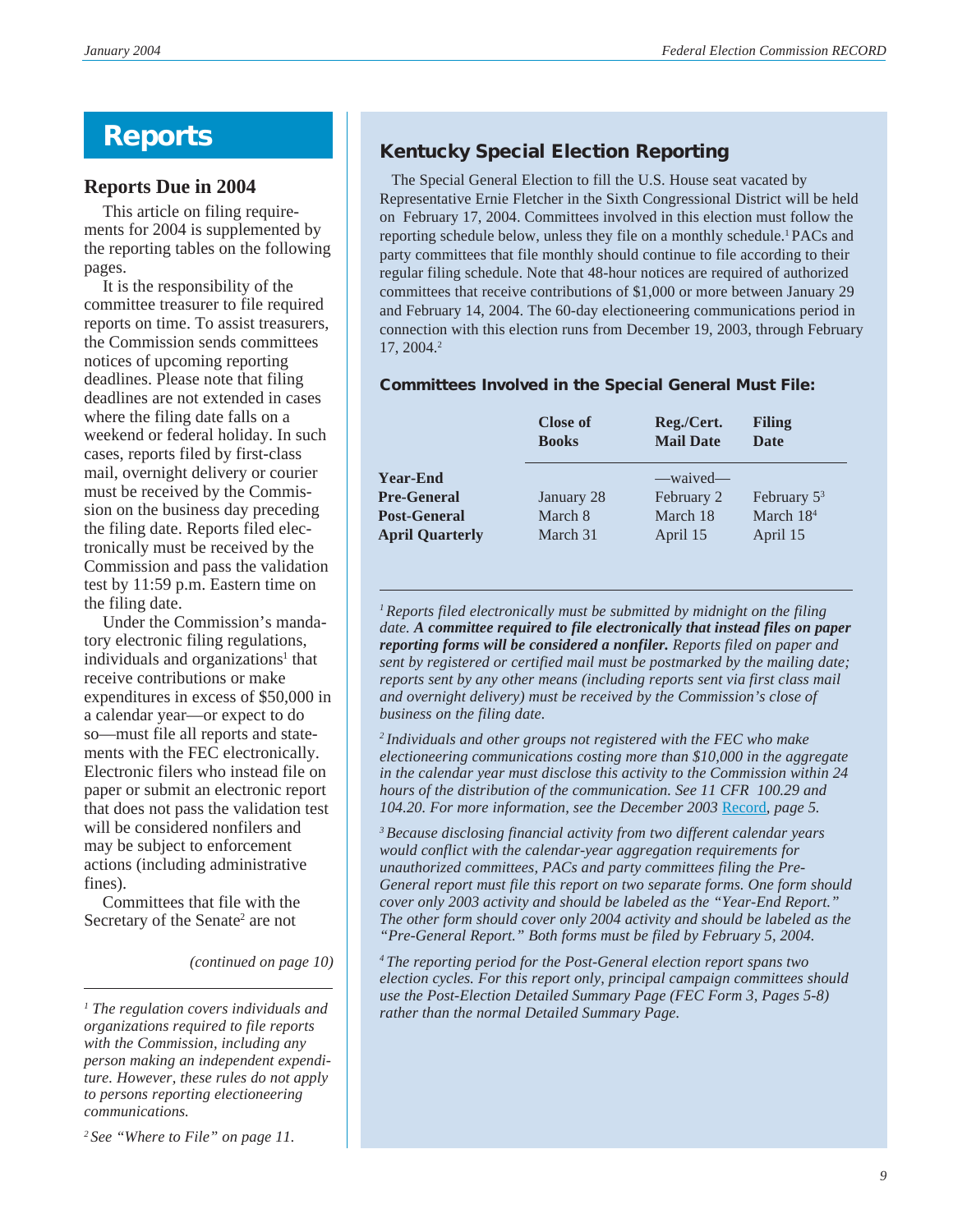# **Reports**

### *(continued from page 9)*

subject to the mandatory electronic filing rules, but are encouraged to file an unofficial electronic copy of their reports with the FEC in order to speed disclosure. 11 CFR 104.18.

The Commission's electronic filing software, FECFile 5, can be downloaded from the FEC's web site at [www.fec.gov](http://www.fec.gov) (click on the Electronic Filing icon). Filers may also use commercial or privatelydeveloped software as long as the software meets the Commission's format specifications, which are available on the Commission's web site.

Paper forms are available on the FEC's web site ([http://](http://www.fec.gov/reporting.html) [www.fec.gov/reporting.html\)](http://www.fec.gov/reporting.html) and from FEC Faxline, the agency's automated fax system (202/501- 3413). The 2004 Reporting Schedule is also available on the FEC's web site [\(http://www.fec.gov/pages/](http://www.fec.gov/pages/report.htm) [report.htm\)](http://www.fec.gov/pages/report.htm) and from Faxline (request document 586). For more information on reporting, call the FEC at 800/424-9530 (press 1, then 3) or 202/694-1100.

### **Year-End Reports Covering 2003 Activity**

All committees must file a 2003 year-end report due January 31, 2004. The coverage and reporting dates are found on page 13.

### **Reports Covering 2004 Activity**

To find out which reports your committee must file in 2004, check the Guide to 2004 Reporting on page 12. Then check the tables on page 13 for reporting dates. Please note that committees active in special elections in 2004 may have to file additional special election reports, as explained on page 13.

### **Authorized Committees of Candidates**

*House and Senate Candidates.* All campaigns that raise or spend more than \$5,000 (and thus trigger

registration and reporting requirements) must file quarterly reports in 2004. Under the Bipartisan Campaign Reform Act of 2002 (BCRA), principal campaign committees may no longer file on a semiannual basis in non-election years. 2 U.S.C.  $§434(a)(2)(B)$ . The authorized committees of House and Senate candidates must also file preprimary election and pre-general election reports before any election in which the candidate runs in 2004. These committees must also file a post-general election report if the candidate runs in the general election. 11 CFR 104.5(a)(2).

Committees that wish to terminate must continue filing reports until notified in writing that their termination report has been accepted by the Commission.

*Presidential Candidates.* Presidential committees active in the 2004 race that have received contributions or made expenditures aggregating \$100,000 or that anticipate this level of activity file on a monthly basis. 11 CFR  $104.5(b)(1)(i)$  and (iii). If the candidate runs in the general election, the campaign must file preand post-general election reports in lieu of the November and December monthly reports. 11 CFR  $104.5(b)(1)(i)(C)$ .

Presidential committees active in the 2004 race with financial activity under \$100,000 file on a quarterly basis. They must also file preprimary reports for the primaries in which they appear on the ballot and pre- and post-general election reports if they are candidates in the general election. 11 CFR  $104.5(b)(1)(ii)$ .

Presidential committees that are not active in 2004 but are retiring debts from previous campaigns may file on either a monthly or a quarterly schedule. A Presidential committee wishing to change its filing schedule should notify the Commission in writing. 11 CFR  $104.5(b)(2)$ .

### **State, District and Local Party Committees**

State, district and local party committees that engage in reportable "federal election activity" must file on a monthly schedule. 11 CFR 300.36(c)(1). Committees that do not engage in reportable "federal election activity" may file on a quarterly basis in 2004. 11 CFR  $104.5(c)(1)(i)$ .

### **National Party Committees**

Under the BCRA, national committees of political parties must file on a monthly schedule in all years. 2 U.S.C. §434(a)(4)(B).

### **Political Action Committees**

PACs (separate segregated funds and nonconnected committees) that filed on a semiannual basis during 2003 file on a quarterly basis in 2004. Monthly filers continue on the monthly schedule. PACs may change their filing schedule, but must first notify the Commission in writing. Electronic filers must file this request electronically. A committee may change its filing frequency only once a year. 11 CFR 104.5(c).

### **Pre- and Post-Election Reports**

Please note that in 2004, party committees and PACs that generally file monthly reports file a pregeneral election report and a postgeneral election report in lieu of the reports otherwise due in November and December. Party committees and PACs that generally file quarterly reports file:

- A pre-primary election report and a pre-general election report before any election in which the committee makes a contribution to or an expenditure on behalf of a candidate in that election; and
- A post-general election report.

### **Waiver of State Filing**

Under the Commission's State Filing Waiver program, qualified states are relieved of the requirement to make paper copies of FEC reports available to the public. As a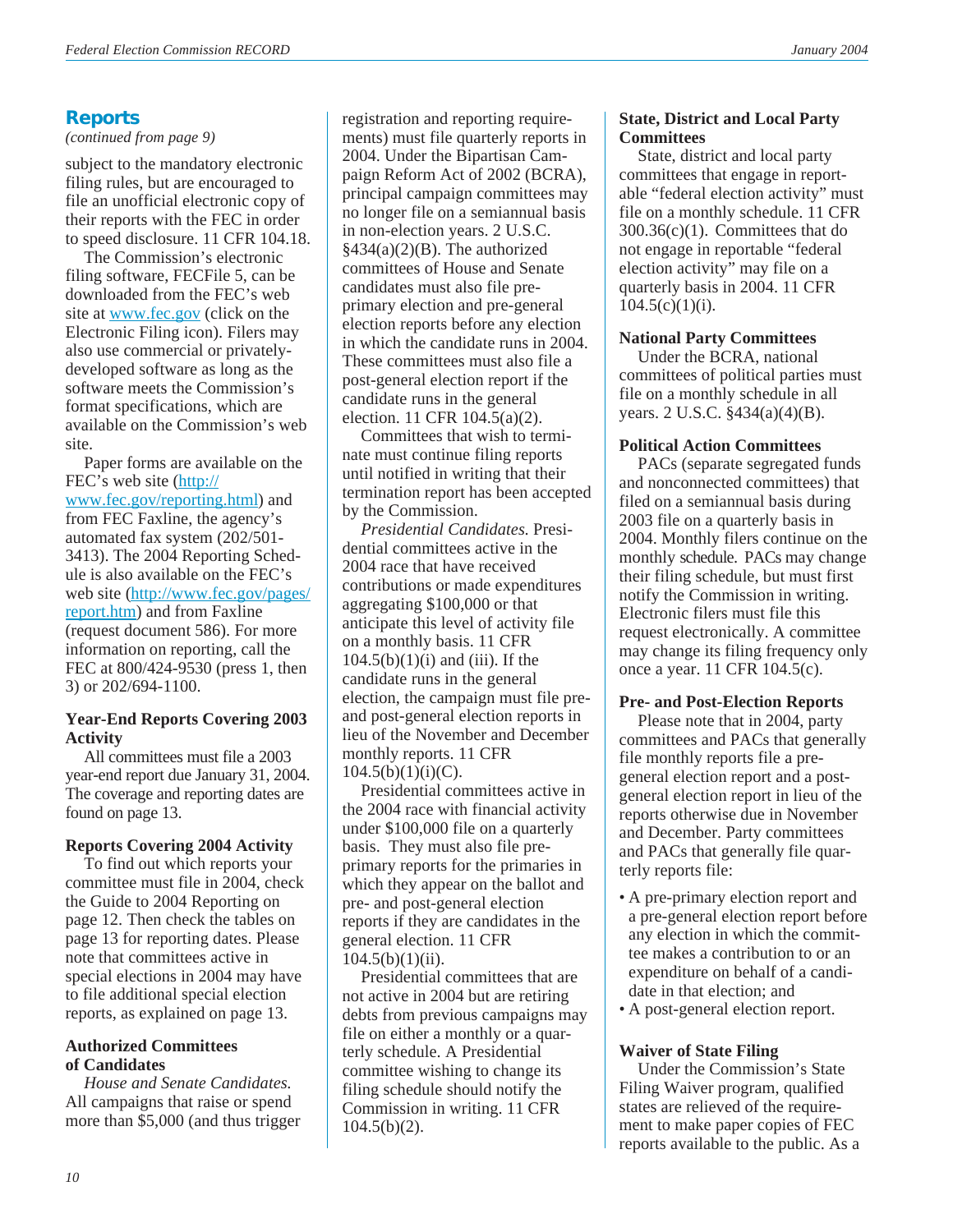result, political committees no longer have to file copies of their federal reports at the state level in most states.3 Committees in states not certified for the waiver must continue to file copies of their reports with the appropriate state election office. The addresses for the federal offices (FEC and Secretary of the Senate) appear in the instructions for the Summary Page of FEC Forms 3 and 3X. A list of state filing offices is available from the Commission. Please note that this exemption does not apply to state filing requirements for the disclosure of state or local campaign finances.

#### **Where to File**

Committee treasurers must file FEC reports with the appropriate federal office. State filing requirements also apply to reports filed by the principal campaign committees of candidates seeking office in Guam, Montana and Puerto Rico<sup>4</sup> and to reports filed by PACs and

*3 The Commission has certified that the following states and territories qualify for filing waivers: Alabama, Alaska, American Samoa, Arizona, Arkansas, California, Colorado, Connecticut, Delaware, Florida, Georgia, Hawaii, Idaho, Illinois, Indiana, Iowa, Kansas, Kentucky, Louisiana, Maine, Maryland, Massachusetts, Michigan, Minnesota, Mississippi, Missouri, Nebraska, Nevada, New Hampshire, New Jersey, New Mexico, New York, North Carolina, North Dakota, Ohio, Oklahoma, Oregon, Pennsylvania, Rhode Island, South Carolina, South Dakota, Tennessee, Texas, Utah, Vermont, Virginia, U.S. Virgin Islands, Washington, West Virginia, Wisconsin and Wyoming. Guam, Montana and Puerto Rico are not currently in the State Filing Waiver Program.*

*<sup>4</sup> These requirements also apply to the principal campaign committees of Presidential candidates who make campaign-related expenditures in Guam, Montana or Puerto Rico. See 11 CFR 108.3.*

party committees who support these candidates. 2 U.S.C. §439(a)(2)(B).

*House Candidate Committees*. Principal campaign committees of House candidates file with the FEC. 11 CFR 105.1.

*Senate Candidate Committees*. Principal campaign committees of Senate candidates file with the Secretary of the Senate. 11 CFR 105.2.

*Presidential Committees*. Principal campaign committees of Presidential candidates file with the FEC. 11 CFR 105.3.

*Candidate Committees with More Than One Authorized Committee*. If a campaign includes more than one authorized committee, the principal campaign committee files, with its own report, the reports prepared by the other authorized committees as well as a consolidated report (FEC Form 3Z). 11 CFR 104.3(f).

*PACs and Party Committees*. Generally, PACs and party committees file with the FEC. 11 CFR 105.4. However, committees supporting only Senate candidates, and the national Democratic and Republican Senatorial committees, file with the Secretary of the Senate. 11 CFR 105.

### **Late Filing**

The Federal Election Campaign Act does not permit the Commission to grant extensions of filing deadlines under any circumstances. Filing late reports can result in enforcement action by the Commission.

The agency pursues compliance actions against late-filers and nonfilers under the Administrative Fine program and on a case-by-case basis. For more information on the Administrative Fine program, visit the FEC web site at [www.fec.gov/](www.fec.gov/adminfines1.html) [adminfines1.html](www.fec.gov/adminfines1.html).

### **Independent Expenditures**

The BCRA requires political committees and other persons who make independent expenditures at any time during the calendar year—

up to and including the 20th day before an election—to disclose this activity within 48 hours each time that the expenditures aggregate \$10,000 or more. This reporting requirement is in addition to the requirement to file 24-hour notices of independent expenditures each time that disbursements for independent expenditures aggregate at or above \$1,000 during the last 20 days—up to 24 hours—before an election. 2 U.S.C. §§434(b), (d) and (g). Political committees must report independent expenditures that do not trigger the 48- or 24-hour reporting thresholds on their regularly scheduled disclosure reports. Other persons report these expenditures once they exceed \$250. 11 CFR 104.4(b)(1) and 109.10(b).

All individuals, persons and committees, including Senate

*(continued on page 13)*

## **FEC Accepts Credit Cards**

 The Federal Election Commission now accepts American Express, Diners Club and Discover Cards in addition to Visa and MasterCard. While most FEC materials are available free of charge, some campaign finance reports and statements, statistical compilations, indexes and directories require payment. Walk-in visitors and those placing requests by telephone may use any of the above-listed credit cards, cash or checks. Individuals and organizations may also place funds on deposit with the office to purchase these items. Since pre-payment is required, using credit cards or funds placed on deposit can speed the processing and delivery of orders. For further information, contact the Public Records Office at 800/424-9530 (press 3) or 202/ 694-1120.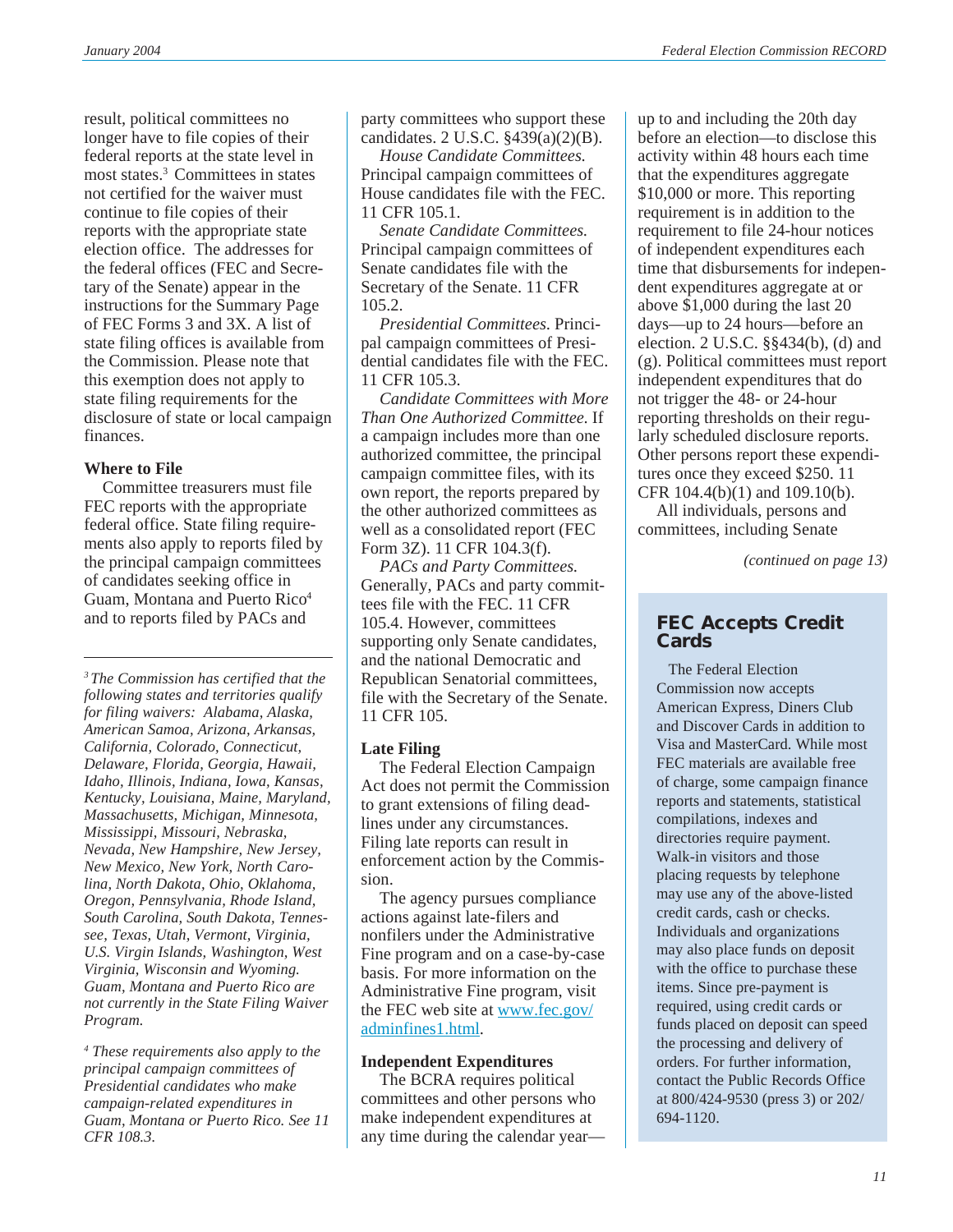# **Guide to 2004 Reporting**

All committees must also file a 2003 Year-End Report, due January 31, 2004.

|                                                                                              |                             |   |                | <b>Required Reports</b>                                                                  |                                                          |                                            |
|----------------------------------------------------------------------------------------------|-----------------------------|---|----------------|------------------------------------------------------------------------------------------|----------------------------------------------------------|--------------------------------------------|
| <b>Type of Filer</b>                                                                         | <b>Semiannual Quarterly</b> |   | <b>Monthly</b> | Pre-<br>Primary <sup>1</sup>                                                             | Pre-<br><b>General</b>                                   | Post-<br><b>General</b>                    |
| House and Senate Campaigns                                                                   |                             |   |                |                                                                                          | required only if candidate runs in election              |                                            |
| Presidential Campaigns <sup>2</sup><br><b>Anticipating Activity</b><br>of at Least \$100,000 |                             |   |                |                                                                                          | required only if candidate<br>runs in election           |                                            |
| Presidential Campaigns <sup>2</sup><br>With Activity<br>Less Than \$100,000                  |                             |   |                |                                                                                          | required only if candidate runs in election              |                                            |
| PACs and Party Committees<br><b>Filing Monthly</b>                                           |                             |   |                |                                                                                          | December monthly reports                                 | filed in lieu of November and              |
| PACs and Party Committees<br>Filing Quarterly <sup>3</sup>                                   |                             | J |                | J<br>makes contributions or<br>with election during the<br>reporting period <sup>4</sup> | required only if committee<br>expenditures in connection | ✓<br>required<br>regardless<br>of activity |

*1Category also includes pre-convention and pre-runoff reports.*

*2Presidential committees that wish to change their filing frequency during 2004 should notify the Commission in writing.*

*3PACs and party committees that filed on a semiannual basis in 2003 file on a quarterly basis in 2004. To avoid the need to file pre-primary and pre-runoff reports, these committees may change to monthly filing if they first notify the Commission in writing. Committees may change filing frequency only once a year. 11 CFR 104.5(c). National party committees and state and local party committees with reportable receipts or disbursements for federal election activity must file on a monthly schedule. 11 CFR 300.36(c)(1).*

*4A reporting period begins with the close of books for the last report filed and ends with the closing date for the applicable report.*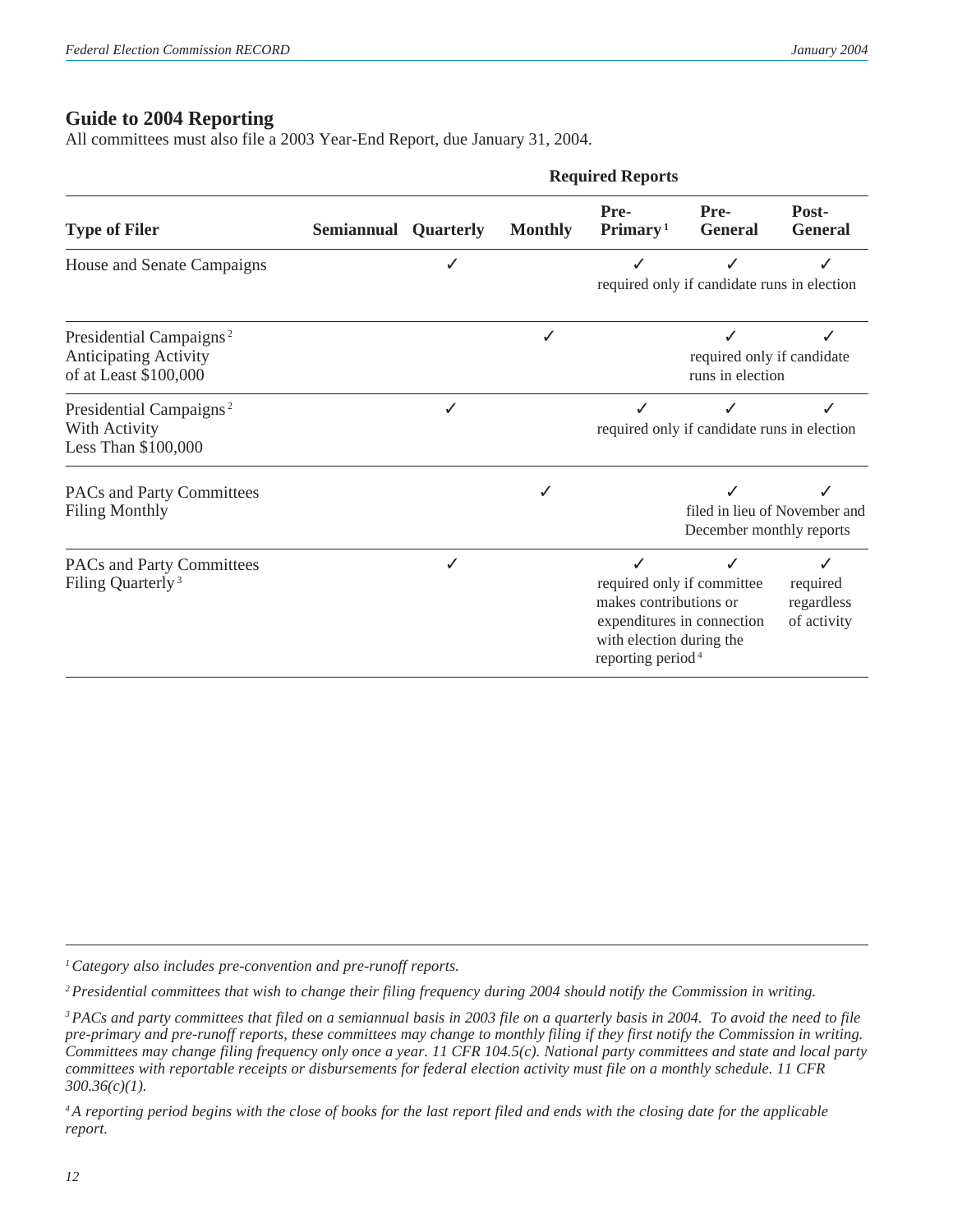# **Reports**

*(continued from page 11)*

committees, must file 24- and 48 hour notices of independent expenditures with the Commission. 11 CFR 104.4, 109.10, 105.1 and 105.2.

### **Committees Active in Special Elections**

Committees authorized by candidates running in any 2004 special election must file pre- and post-election reports in addition to regularly scheduled reports. 11 CFR 104.5(h). They are also required to comply with the 48-hour notice requirement for contributions of \$1,000 or more (including loans) received shortly before an election. See 11 CFR 104.5(f).

PACs and party committees supporting candidates running in special elections may also have to file pre- and post-election reports unless they file on a monthly basis. 11 CFR 104.5(c)(3) and 104.5(h). All PACs are subject to 24-hour reporting of independent expenditures made shortly before an election. See 11 CFR 104.4(b) and (c) and  $104.5(g)$ .

When timing permits, the *Record* will alert committees to special election reporting dates.

### **Electioneering Communications**

Additionally, individuals and other persons who make "electioneering communications"<sup>5</sup> that aggregate in excess of \$10,000 must file disclosure statements with the Commission within 24 hours of

*(continued on page 18)*

# **2003 Year-End Report**

Note: All committees file this report.

| Report   | <b>Period Covered</b>                                | Filing Date <sup>1</sup>      |
|----------|------------------------------------------------------|-------------------------------|
| Year-End | Closing date<br>of last report<br>through $12/31/03$ | January 31, 2004 <sup>2</sup> |

# **2004 Monthly Reports**

| <b>Report</b>            | <b>Period Covered</b> | <b>Filing Date</b> <sup>1</sup> |
|--------------------------|-----------------------|---------------------------------|
| February                 | January 1-31          | February 20                     |
| March                    | February 1-29         | March $202$                     |
| April                    | March 1-31            | April 20                        |
| May                      | April 1-30            | May 20                          |
| June                     | May 1-31              | June $202$                      |
| July                     | June $1-30$           | July 20                         |
| August                   | July $1-31$           | August 20                       |
| September                | August 1-31           | September 20                    |
| October                  | September 1-30        | October 20                      |
| Pre-General <sup>3</sup> | October 1-13          | October 21                      |
| Post-General             | Oct. 14-Nov. 22       | December 2                      |
| Year-End                 | Nov. 23-Dec. 31       | January 31, 2005                |

# **2004 Quarterly Reports3**

| <b>Report</b> | <b>Close of Books</b> | Filing Date <sup>1</sup> |
|---------------|-----------------------|--------------------------|
| 1st Quarter   | March 31              | April 15                 |
| 2nd Quarter   | June 30               | July 15                  |
| 3rd Quarter   | September 30          | October 15               |
| Year-End      | December 31           | January 31, 2005         |

### **Pre- and Post-Election Reports for November 2 General Election**

| <b>Report</b>  | <b>Close of Books</b> | <b>Filing Date</b> <sup>1</sup> |
|----------------|-----------------------|---------------------------------|
| $Pre-General4$ | October 13            | October 21                      |
| Post-General   | November 22           | December 2                      |

*1Reports sent by registered or certified mail must be postmarked by the filing date (except in the case of the pre-general election report; see footnote 3). Reports sent by other means must be received by the filing date. 11 CFR 104.5(e).*

*2Note that the filing date falls on a weekend. Filing dates are not extended when they fall on weekends or federal holidays.*

*3 Principal campaign committees must also file a pre-primary report if the candidate is running in a primary, and all quarterly filers must file pre-primary reports before any primary in which they make a contribution or expenditure on behalf of a candidate in that primary. Primary reporting dates are listed on pages 14-17.*

*<sup>4</sup> If sent by registered or certified mail, the pre-general must be postmarked by October 18.*

*<sup>5</sup> "Electioneering communications" are a new category of communication under the BCRA, defined at 11 CFR 100.29. For more information, see the November 2002* [Record](http://www.fec.gov/pdf/record/2002/nov02.pdf)*, page 3, or visit the FEC web site at [http://www.fec.gov/](http://www.fec.gov/pages/bcra/rulemakings/electioneering_communications.htm) [pages/bcra/rulemakings/](http://www.fec.gov/pages/bcra/rulemakings/electioneering_communications.htm) [electioneering\\_communications.htm](http://www.fec.gov/pages/bcra/rulemakings/electioneering_communications.htm).*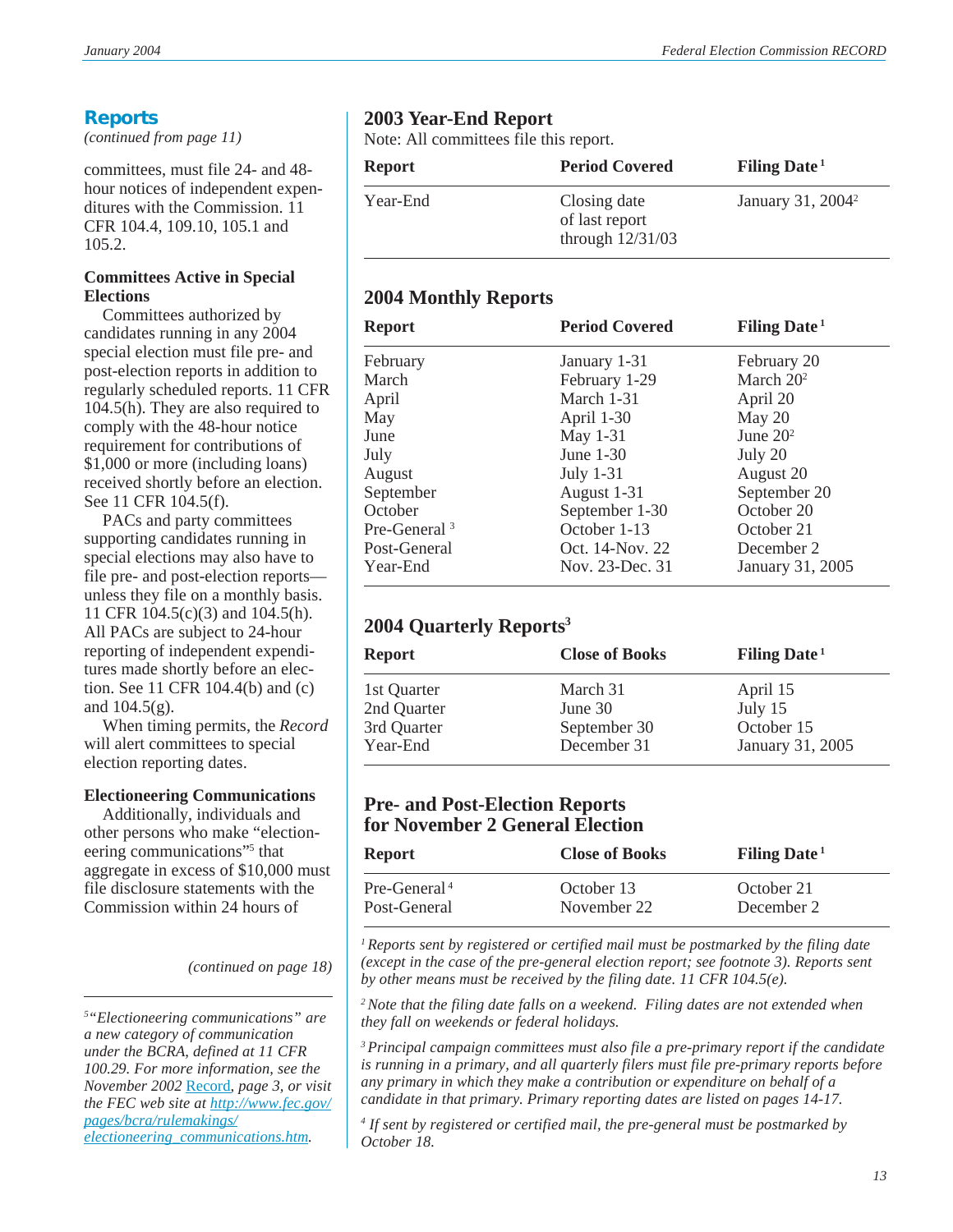| <b>State or Territory</b> | <b>Election Day</b>               | Close of Books <sup>†</sup> | <b>Registered/Certified</b><br><b>Mailing Date</b> <sup>#</sup> | <b>Filing Date</b> <sup>#</sup> |
|---------------------------|-----------------------------------|-----------------------------|-----------------------------------------------------------------|---------------------------------|
| *Alabama                  | June 1<br>Runoff: June 29         | May 12<br>June 9            | May 17<br>June 14                                               | May 20<br>June 17               |
| *Alaska                   | August 24                         | August 4                    | August 9                                                        | August 12                       |
| American Samoa            | November 2<br>Runoff: November 16 | October 13<br>October 27    | October 18<br>November 4 <sup>1</sup>                           | October 21<br>November 4        |
| *Arizona                  | September 7                       | August 18                   | August 23                                                       | August 26                       |
| *Arkansas                 | May 18<br>Runoff: June 8          | April 28<br>May 19          | May 3<br>May 24                                                 | May 6<br>May 27                 |
| *California               | March 2                           | February 11                 | February $162$                                                  | February 19                     |
| *Colorado                 | August 10                         | July 21                     | July 26                                                         | July 29                         |
| *Connecticut              | August 10                         | July 21                     | July 26                                                         | July 29                         |
| Delaware                  | September 11                      | August 22                   | August 27                                                       | August 30                       |
| District of Columbia      | September 14                      | August 25                   | August 30                                                       | September 2                     |
| *Florida                  | August 31                         | August 11                   | August 16                                                       | August 19                       |

## **Pre-Election Reporting Dates: 2004 Primary and Runoff Elections**

\* *States holding 2004 Senate elections.*

*1 The mailing date is the same as the filing date because the computed mail date would fall one day before the primary is held.*

<sup>†</sup> *This date indicates the* end *of the reporting period. A reporting period always begins the day after the closing date of the last report filed. If the committee is new and has not previously filed a report, the first report must cover all activity that occurred before the committee registered and, if applicable, before the individual became a candidate.*

<sup>‡</sup>*Reports sent by registered or certified mail must be postmarked by the mailing date. Otherwise, they must be received by the filing date.*

*<sup>2</sup>Notice that this registered/certified mailing date falls on a federal holiday. The report should be postmarked before that date.*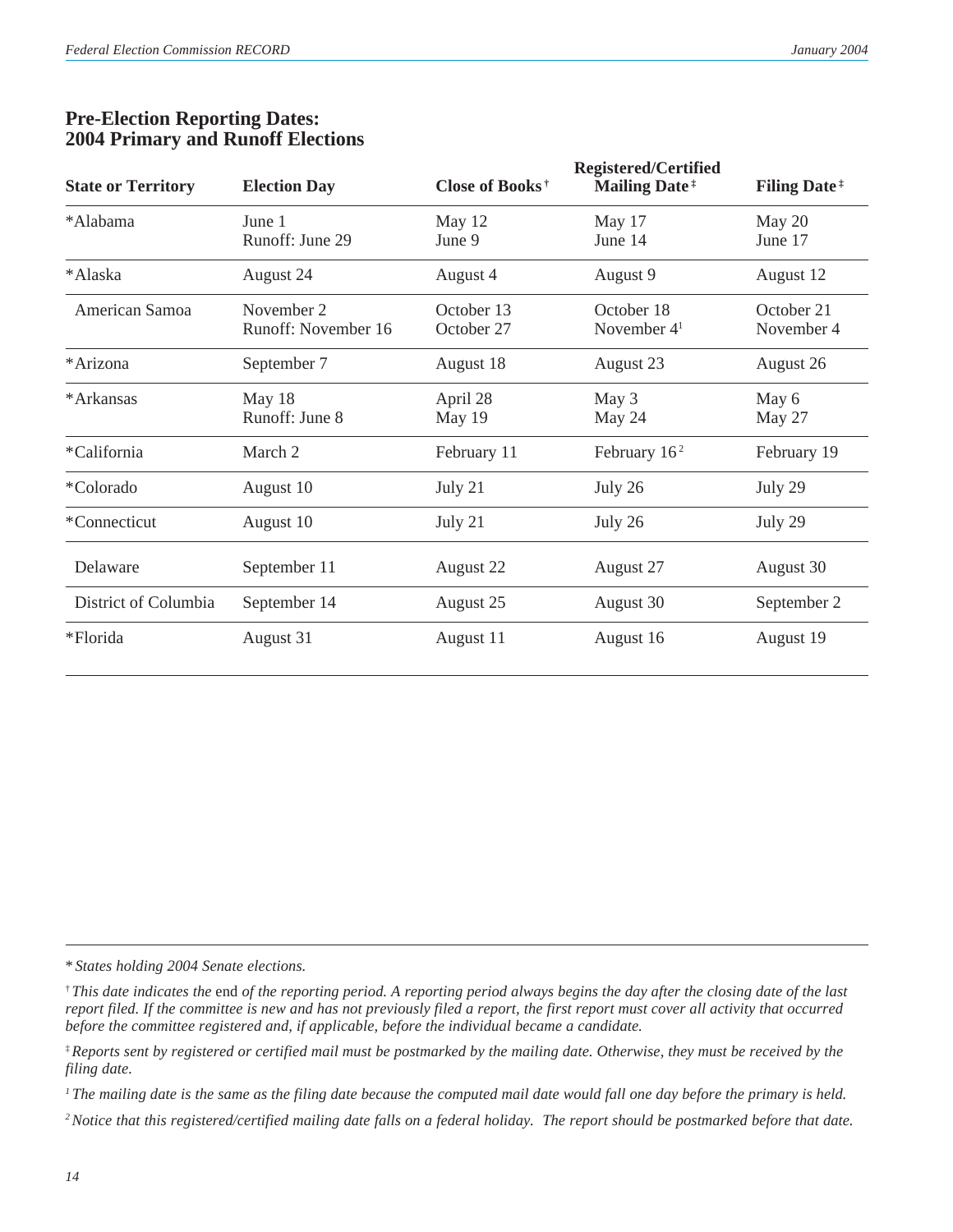| <b>State or Territory</b> | <b>Election Day</b>               | Close of Books <sup>†</sup> | <b>Registered/Certified</b><br><b>Mailing Date</b> <sup>#</sup> | <b>Filing Date</b> <sup>#</sup> |
|---------------------------|-----------------------------------|-----------------------------|-----------------------------------------------------------------|---------------------------------|
| *Georgia                  | July 20<br>Runoff: August 10      | June 30<br>July 21          | July $5^2$<br>July 26                                           | July 8<br>July 29               |
| %Guam                     | September 4                       | August 15                   | August 20                                                       | August 23                       |
| *Hawaii                   | September 18                      | August 29                   | September 3                                                     | September $63$                  |
| *Idaho                    | May 25                            | May 5                       | May 10                                                          | May 13                          |
| *Illinois                 | March 16                          | February 25                 | March 1                                                         | March 4                         |
| *Indiana                  | May 4                             | April 14                    | April 19                                                        | April 22                        |
| *Iowa                     | June 8                            | May 19                      | May 24                                                          | May 27                          |
| *Kansas                   | August 3                          | July 14                     | July 19                                                         | July 22                         |
| *Kentucky                 | May 18                            | April 28                    | May 3                                                           | May 6                           |
| *Louisiana                | August $64$<br>Runoff: December 4 | July 17<br>November 14      | July 22<br>November 19                                          | July $253$<br>November 22       |
| Maine                     | June 8                            | May 19                      | May 24                                                          | May 27                          |
| *Maryland                 | March 2                           | February 11                 | February $162$                                                  | February 19                     |
| Massachusetts             | September 14                      | August 25                   | August 30                                                       | September 2                     |
| Michigan                  | August 3                          | July 14                     | July 19                                                         | July 22                         |
| Minnesota                 | September 14                      | August 25                   | August 30                                                       | September 2                     |

\* *States holding 2004 Senate elections.*

† *This date indicates the* end *of the reporting period. A reporting period always begins the day after the closing date of the last report filed. If the committee is new and has not previously filed a report, the first report must cover all activity that occurred before the committee registered and, if applicable, before the individual became a candidate.*

‡*Reports sent by registered or certified mail must be postmarked by the mailing date. Otherwise, they must be received by the filing date.*

*% This state or territory is not yet part of the State Filing Waiver program.*

*2Notice that this registered/certified mailing date falls on a federal holiday. The report should be postmarked before that date.*

*3Notice that this filing deadline falls on a federal holiday. Filing dates are not extended for holidays.*

*4 In AO 2000-29, the Commission determined that the last day to qualify for a position on the general election ballot in Louisiana—in this case August 6, 2004—must be considered the primary election date for Louisiana candidates. See 11 CFR 100.2(c)(4)(i). Additionally, under state law if no candidate in the November 2 general election receives over 50 percent of the vote, a runoff election will be held on December 4, 2004. If the runoff is held, a pre-runoff report will be due on November 22, 2004. The close of books for this report will be November 14, and the mailing date for reports sent by registered or certified mail will be November 19.*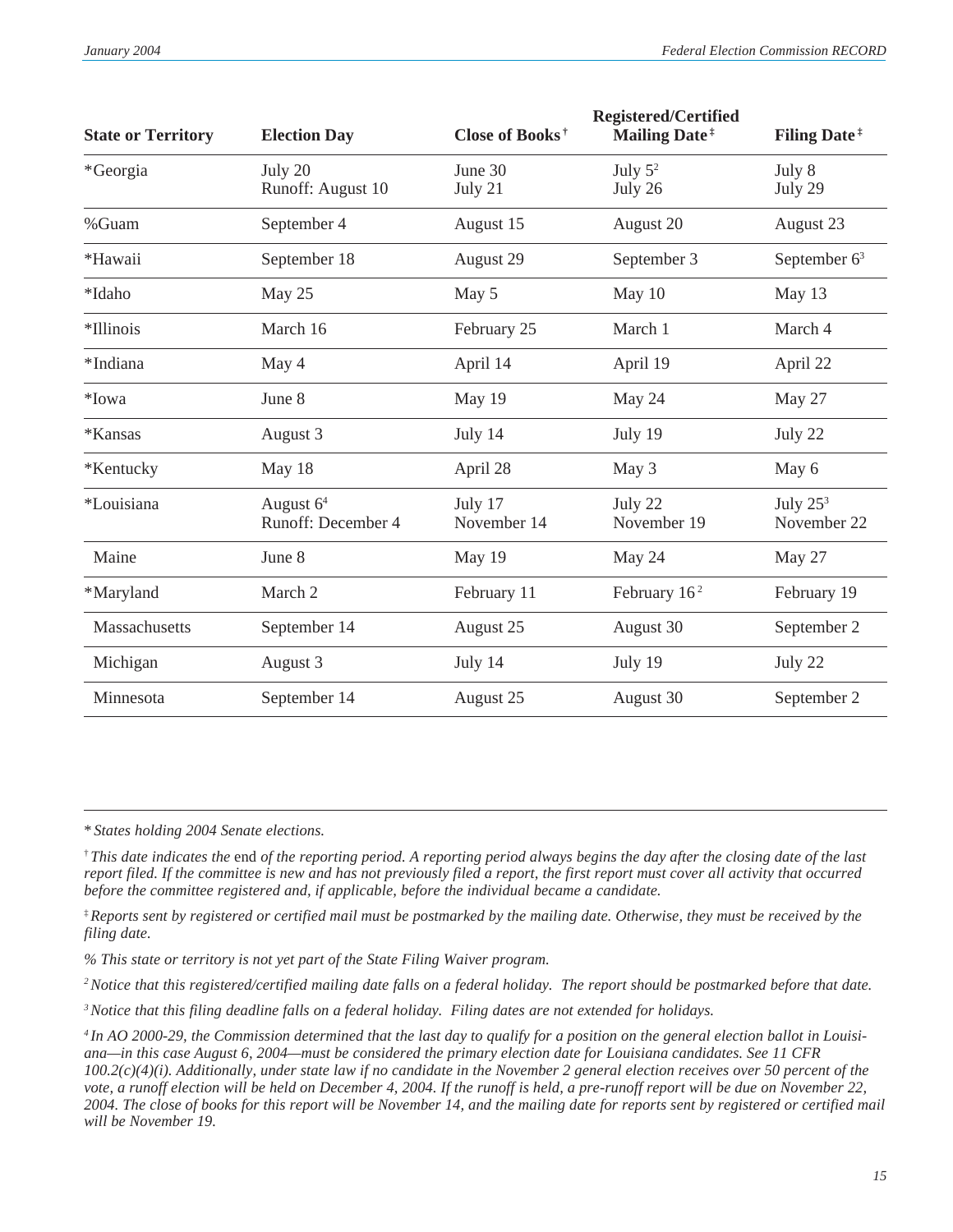| <b>State or Territory</b> | <b>Election Day</b>          | Close of Books <sup>†</sup> | <b>Registered/Certified</b><br><b>Mailing Date</b> <sup>#</sup> | <b>Filing Date</b> <sup>#</sup> |
|---------------------------|------------------------------|-----------------------------|-----------------------------------------------------------------|---------------------------------|
| Mississippi               | March 9<br>Runoff: March 30  | February 18<br>March 10     | February 23<br>March 15                                         | February 26<br>March 18         |
| *Missouri                 | August 3                     | July 14                     | July 19                                                         | July 22                         |
| %Montana                  | June 8                       | May 19                      | May 24                                                          | May 27                          |
| Nebraska                  | May 11                       | April 21                    | April 26                                                        | April 29                        |
| *Nevada                   | September 7                  | August 18                   | August 23                                                       | August 26                       |
| *New Hampshire            | September 14                 | August 25                   | August 30                                                       | September 2                     |
| New Jersey                | June 8                       | May 19                      | May 24                                                          | May 27                          |
| New Mexico                | June 1                       | May 12                      | May 17                                                          | May 20                          |
| *New York                 | September 14                 | August 25                   | August 30                                                       | September 2                     |
| *North Carolina           | May 4<br>Runoff: June 1      | April 14<br>May 12          | April 19<br>May 17                                              | April 22<br>May 20              |
| *North Dakota             | June 8                       | May 19                      | May 24                                                          | May 27                          |
| *Ohio                     | March 2                      | February 11                 | February 16 <sup>2</sup>                                        | February 19                     |
| *Oklahoma                 | July 27<br>Runoff: August 24 | July 7<br>August 4          | July 12<br>August 9                                             | July 15<br>August 12            |
| *Oregon                   | May 18                       | April 28                    | May 3                                                           | May 6                           |
| *Pennsylvania             | April 27                     | April 7                     | April 12                                                        | April 15                        |
| %Puerto Rico              | November 9, 2003             | October 20, 2003            | October 25, 2003                                                | October 28,<br>2003             |
| Rhode Island              | September 14                 | August 25                   | August 30                                                       | September 2                     |
| *South Carolina           | June 8<br>Runoff: June 22    | May 19<br>June 2            | May 24<br>June $101$                                            | May 27<br>June 10               |
|                           |                              |                             |                                                                 |                                 |

*\* States holding 2004 Senate elections.*

† *This date indicates the* end *of the reporting period. A reporting period always begins the day after the closing date of the last report filed. If the committee is new and has not previously filed a report, the first report must cover all activity that occurred before the committee registered and, if applicable, before the individual became a candidate.*

‡*Reports sent by registered or certified mail must be postmarked by the mailing date. Otherwise, they must be received by the filing date.*

*% This state or territory is not yet part of the State Filing Waiver program.*

*<sup>1</sup> The mailing date is the same as the filing date because the computed mail date would fall one day before the primary is held.*

*2Notice that this registered/certified mailing date falls on a federal holiday. The report should be postmarked before that date.*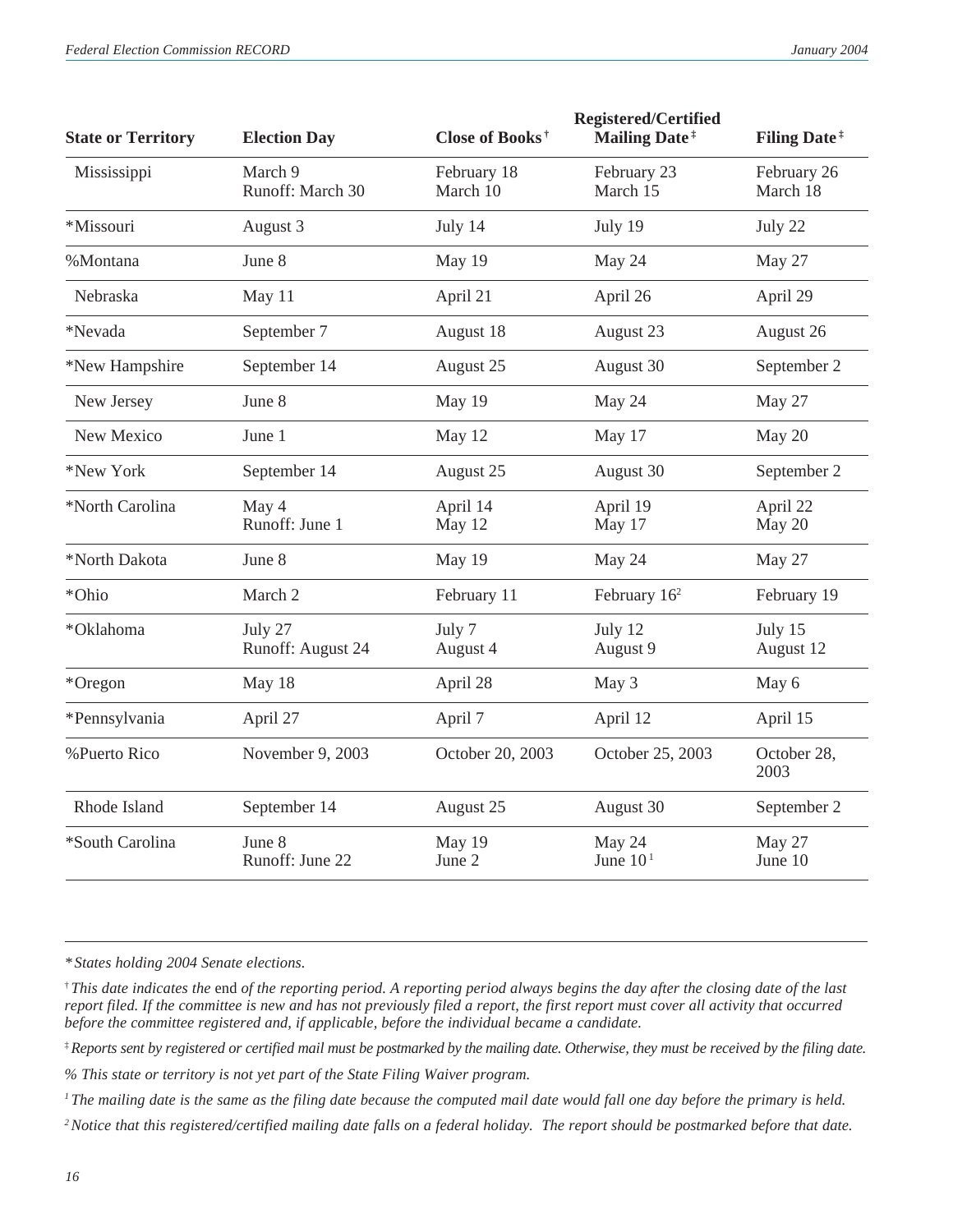| <b>State or Territory</b> | <b>Election Day</b>                  | Close of Books <sup>†</sup> | <b>Registered/Certified</b><br><b>Mailing Date</b> <sup>#</sup> | <b>Filing Date</b> <sup>#</sup> |
|---------------------------|--------------------------------------|-----------------------------|-----------------------------------------------------------------|---------------------------------|
| *South Dakota             | June 1<br>Runoff: June 15            | May 12<br>May 26            | May 17<br>May $312$                                             | May 20<br>June 3                |
| Tennessee                 | August 5                             | July 16                     | July 21                                                         | July $244$                      |
| Texas                     | March 9<br>Runoff: April 13          | February 18<br>March 24     | February 23<br>March 29                                         | February 26<br>April 1          |
| *Utah                     | June 22                              | June 2                      | June 7                                                          | June 10                         |
| *Vermont                  | September 14                         | August 25                   | August 30                                                       | September 2                     |
| Virginia                  | June 8                               | May 19                      | May 24                                                          | May 27                          |
| Virgin Islands            | September 11<br>Runoff: September 25 | August 22<br>September 5    | August 27<br>September $131$                                    | August 30<br>September 13       |
| *Washington               | September 14                         | August 25                   | August 30                                                       | September 2                     |
| West Virginia             | May 11                               | April 21                    | April 26                                                        | April 29                        |
| *Wisconsin                | September 14                         | August 25                   | August 30                                                       | September 2                     |
| Wyoming                   | August 17                            | July 28                     | August 2                                                        | August 5                        |

\* *States holding 2004 Senate elections.*

<sup>†</sup> *This date indicates the* end *of the reporting period. A reporting period always begins the day after the closing date of the last report filed. If the committee is new and has not previously filed a report, the first report must cover all activity that occurred before the committee registered and, if applicable, before the individual became a candidate.*

<sup>‡</sup>*Reports sent by registered or certified mail must be postmarked by the mailing date. Otherwise, they must be received by the filing date.*

*<sup>1</sup> The mailing date is the same as the filing date because the computed mail date would fall one day before the primary is held.*

*<sup>2</sup>Notice that this registered/certified mailing date falls on a federal holiday. The report should be postmarked before that date.*

*<sup>4</sup>Notice that this filing deadline falls on a weekend. Filing dates are not extended for weekends.*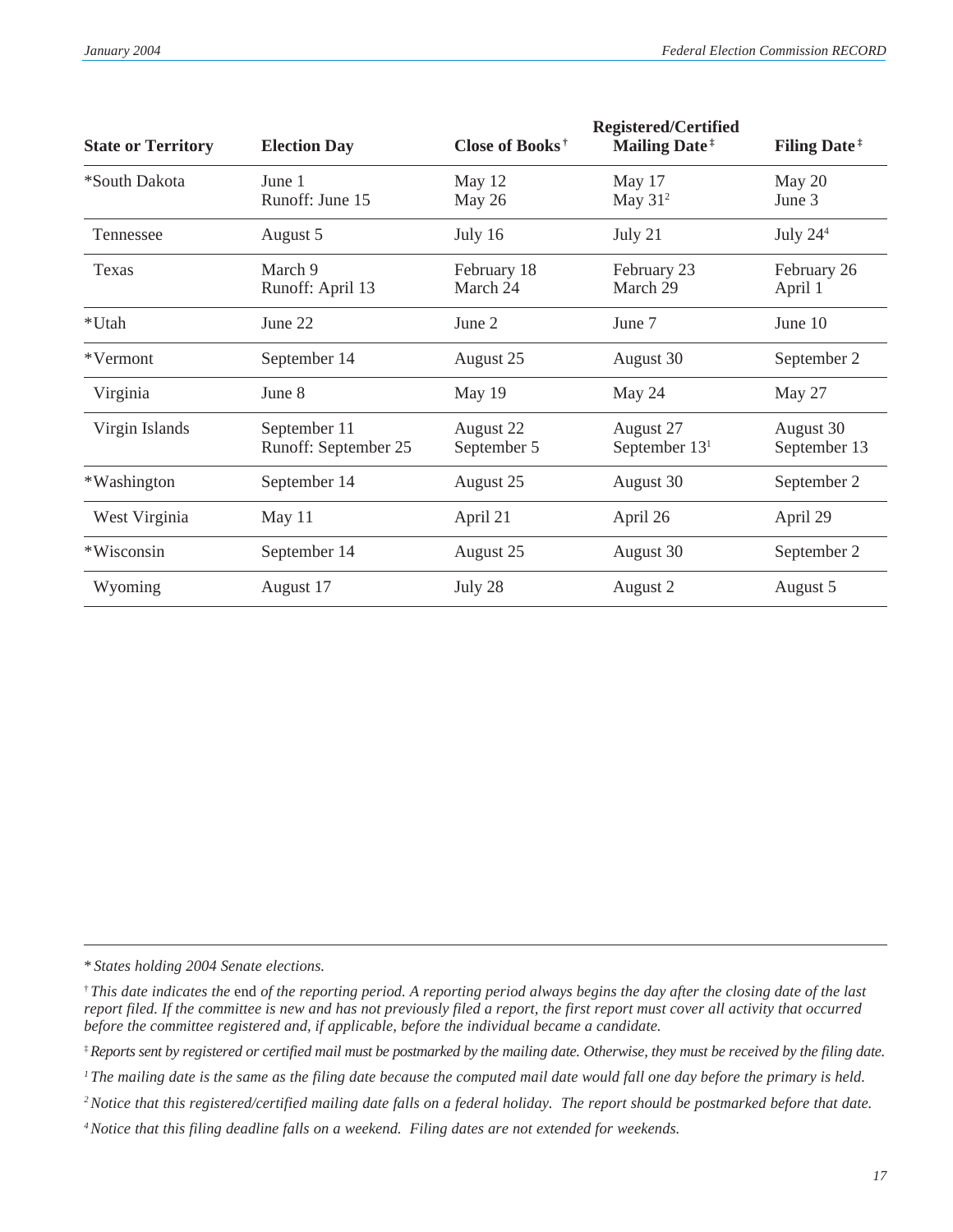# **Reports**

*(continued from page 13)*

distribution to the public. Charts detailing the electioneering communication periods for Presidential primary elections and caucuses and Congressional primary and runoff elections are available on the FEC web site at www. fec.gov/pages/ refer.htm. ✦

—*Amy Kort*

# **Regulations**

# **Final Rules on Leadership PACs**

On November 20, 2003, the Commission approved final rules to address the relationship between a federal candidate's authorized committee and entities that are associated with the federal candidate or officeholder but are not authorized committees, often known as leadership PACs. The final rules state that authorized committees and leadership PACs will not be considered affiliated. As a result, certain disbursements by a leadership PAC will be treated as in-kind contributions to the candidate associated with it.

### **Background**

In previous advisory opinions and compliance matters, the Commission examined leadership PACs whose activities were significantly intertwined with the activities of a federal candidate's authorized committee. In these circumstances, the Commission could either consider whether the leadership PAC's actions made it affiliated with the authorized committee, or the Commission could consider the committees unaffiliated and determine whether the leadership PAC made in-kind contributions to the authorized committee. The Commission declined in many of these instances to find that a leadership PAC was affiliated with a

candidate's authorized committee, even when it was apparent that the committees were controlled by the same person. See AOs 2003-12, 1984-46 and 1978-12 and MURs 3740, 2897 and 1870. See also 11 CFR 100.5(g).

### **New Rules**

New 11 CFR 100.5(g)(5) clarifies the relationship between an authorized committee and a leadership PAC by removing the possibility that a candidate's authorized committee can be affiliated with an entity that is not another authorized committee, even if the candidate established, financed, maintained or controlled that entity.<sup>1</sup> Thus, a leadership PAC that provides funds, goods or services to *any* authorized committee will make a contribution to that committee subject to the Federal Election Campaign Act's (the Act) contribution limits.2

The new regulation also applies to entities that are not political committees. Thus, for example, if a federal officeholder or candidate established an entity that was not a political committee under the Act, such as a state ballot initiative

*1 This decision does not affect affiliation between an authorized committee and a joint fundraising committee under 2 U.S.C. §432(e)(3)(ii) and 11 CFR 102.13(c), nor does it affect the ability of a national party committee to be designated as the principal campaign committee for the party's Presidential nominee under 2 U.S.C. §432(e)(3)(i) and 11 CFR 102.12(c)(2).*

*2 The Commission additionally noted that one complication in any scheme to make authorized committees and leadership PACs affiliated is that these types of committees are subject to different contribution limits and, thus, requiring them to abide by a singe contribution limit would mean choosing a limitation that was is not intended for one of the committees. Consequently, it is logical to view an authorized committee and a leadership PAC as separate committees.*

committee, the Commission would not examine the transactions between the federal candidate/officeholder and the ballot initiative committee to determine whether that committee was affiliated with the candidate/officeholder's authorized campaign committee. See AO 2003- 12. Instead, the Commission would consider whether the ballot initiative committee made in-kind contributions to the federal candidate/ officeholder.

### **Statement of Organization**

Under the Commission's previous reporting regulation at 11 CFR  $102.2(B)(1)(i)$ , a principal campaign committee was required to disclose the names and addresses of any

# **Federal Register**

Federal Register notices are available from the FEC's Public Records Office, on the FEC web site at [http://www.fec.gov/](http://www.fec.gov/register.htm) [register.htm](http://www.fec.gov/register.htm) and from the FEC faxline, 202/501-3413.

### **[Notice 2003-22](http://www.fec.gov/pdf/nprm/leadership_pacs/fr68n230p67013.pdf)**

Final Rules and Explanation and Justification on Leadership PACs (68 FR 67013, December 1, 2003).

### **[Notice 2003-23](http://www.fec.gov/pdf/nprm/public_financing/fr68n229p66699.pdf)**

Announcement of Effective Date and Corrections to Public Financing of Presidential Candidates and Nominating Conventions (68 FR 66699, November 28, 2003)

### **[Notice 2003-24](http://www.fec.gov/pdf/nprm/cand_travel/fr68n240p69583.pdf)**

Final Rules and Explanation and Justification on Travel on Behalf of Candidates and Political Committees (68 FR 69583, December 15, 2003)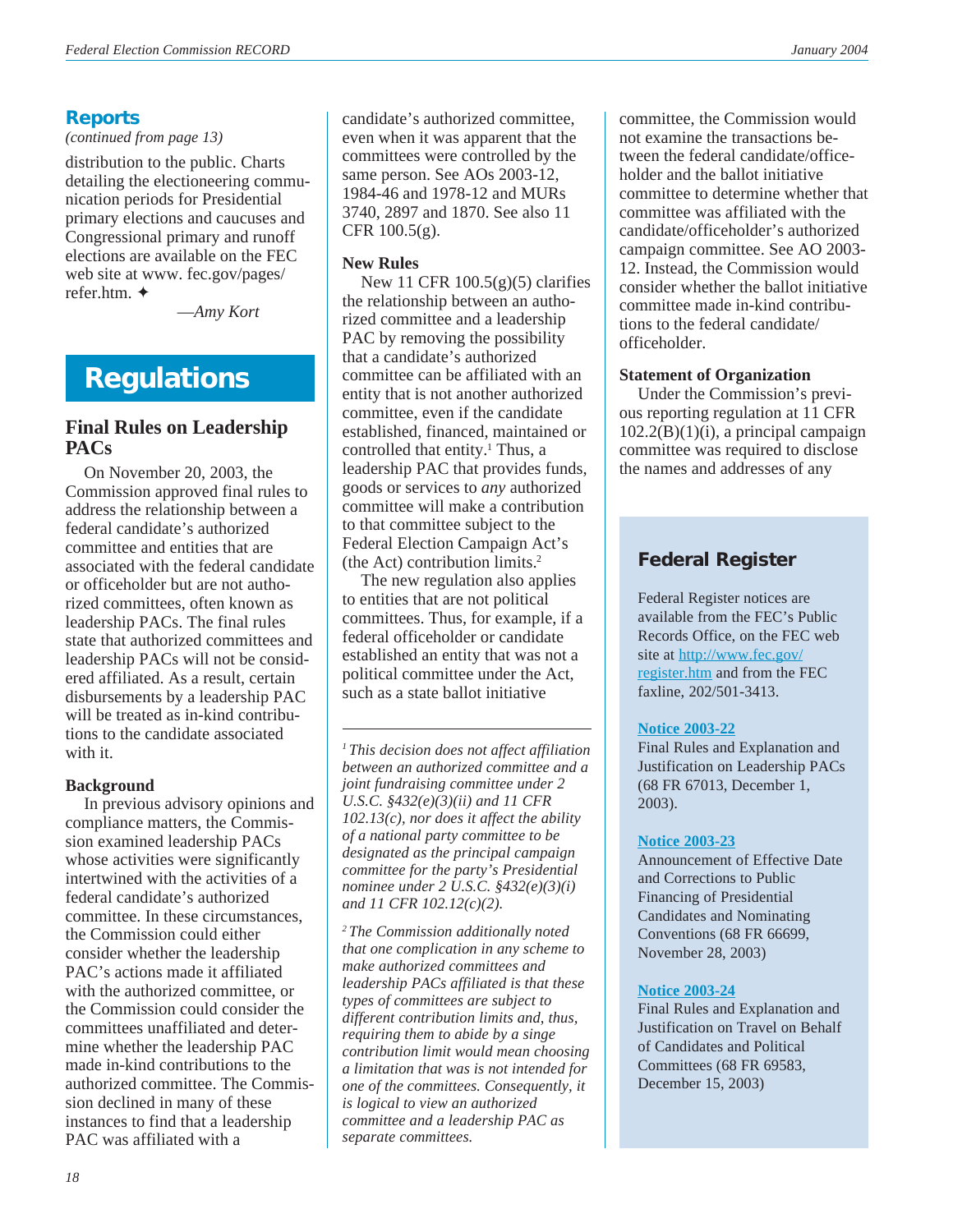unauthorized committees with which it was affiliated. Because the new rule eliminates the possibility of such a relationship, the Commission has revised this regulation to require only that the names and addresses of affiliated authorized committees be disclosed.

### **Additional Information**

The full text of the final rules and their Explanation and Justification were published in the December 1, 2003, *Federal Register* ([68 FR](http://www.fec.gov/pdf/nprm/leadership_pacs/fr68n230p67013.pdf) [67013](http://www.fec.gov/pdf/nprm/leadership_pacs/fr68n230p67013.pdf)) and are available on the FEC web site at [http://www.fec.gov/](http://www.fec.gov/register.htm) [register.htm](http://www.fec.gov/register.htm), along with the Notice of Proposed Rulemaking and public comments on this rulemaking. See the February 2003, *[Record](http://www.fec.gov/pdf/record/2003/feb03.pdf)*, page 4. The final rules will take effect on December 31, 2003.✦

—*Amy Kort*

## **Final Rules on the Public Financing of Presidential Candidates and Nominating Conventions Take Effect**

The Commission's new rules governing the public funding of Presidential campaigns and nominating conventions took effect on November 28, 2003. 11 CFR parts 9001-9039. See the *Federal Register* Announcement of Effective Date (68 *FR* [66699](http://www.fec.gov/pdf/nprm/public_financing/fr68n229p66699.pdf), November 28, 2003). The revised rules, which the Commission approved on July 24, make a number of changes to the treatment of publicly funded Presidential campaigns and nominating conventions, including:

- Applying certain parts of the Bipartisan Campaign Reform Act of 2002 (BCRA) to Presidential nominating conventions;
- Harmonizing the rules governing municipal funds and host committees;
- Subjecting municipal funds to the same disclosure rules as host committees;
- Deleting the requirement that only "local" individuals and "local"

entities may donate to host committees and municipal funds;

- Modifying several provisions governing the General Election Legal and Accounting Compliance Funds (GELAC);
- Limiting the use of public funds for winding down costs for primary and general election Presidential candidates; and
- Creating a new "shortfall bridge loan exemption" from a primary candidate's overall expenditure limit.

The full text of the final rules were published in the August 8, 2003, *Federal Register* ([68 FR](http://www.fec.gov/pdf/nprm/public_financing/fr68n153p47385.pdf) [47386](http://www.fec.gov/pdf/nprm/public_financing/fr68n153p47385.pdf)) and are available on the FEC web site at [http://www.fec.gov/](http://www.fec.gov/register.htm) [register.htm](http://www.fec.gov/register.htm). See the [September](http://www.fec.gov/pdf/record/2003/sep03.pdf) 2003 *[Record](http://www.fec.gov/pdf/record/2003/sep03.pdf)*, page 1, for more information.✦

—*Amy Kort*

# **Final Rules on Travel on Behalf of Candidates and Political Committees**

On December 4, 2003, the Commission approved new and revised rules governing the rates and timing for payment for travel via non-commercial means of transportation, such as a corporate jet, on behalf political committees and candidates. The new rules establish a uniform valuation scheme for campaign travel that does not depend on whether the service provider is a corporation, labor organization, individual, partnership, limited liability company or other entity. The final rules apply to federal candidates, including publicly funded Presidential candidates, and other individuals traveling on behalf of candidates, party committees and other political committees where the travel is in connection with a federal election.

### **General Rule**

New 11 CFR 100.93(b) sets forth the general rule for how a person, including a corporation, partnership, individual or other entity, may provide a candidate or political committee travel on a conveyance that is not offered for commercial passenger service.<sup>1</sup> Generally, to avoid receiving a contribution, the candidate's authorized committee must pay the service provider<sup>2</sup> for all campaign travelers<sup>3</sup> traveling on behalf of that candidate. Likewise, other political committees must pay the service provider for any campaign travelers who are traveling on their behalf. In the alternative, under the new rules a candidate or political committee may choose to receive an in-kind contribution from the service provider rather than making a reimbursement, so long as the service provider may make an inkind contribution and the amount of the contribution does not exceed the limitations of the Federal Election Campaign Act.

*(continued on page 20)*

*1 Campaign travel on airplanes and other conveyances where commercial service is offered, such as a commercial airline or taxi, must be reimbursed at the "usual and normal charge" to avoid receiving a contribution. 11 CFR 100.52(d).*

*2 The final rules at 11 CFR 100.93(a)(3)(ii) clarify that the "service provider" is the person making the airplane or other conveyance available to the campaign traveler or otherwise providing the transportation to the campaign traveler. Thus, a service provider may be the owner, a person leasing the airplane or other conveyance from the owner or another person with a legal right to offer the use of the airplane or other conveyance to the campaign traveler.*

*3 The final rules at 11 CFR*

*100.93(a)(3)(i)(A) define "campaign traveler" to include any individual traveling in connection with a federal election on behalf of a candidate, a political party committee or any other political committee. Members of the news media are included in the definition of "campaign traveler" when they travel with a candidate.*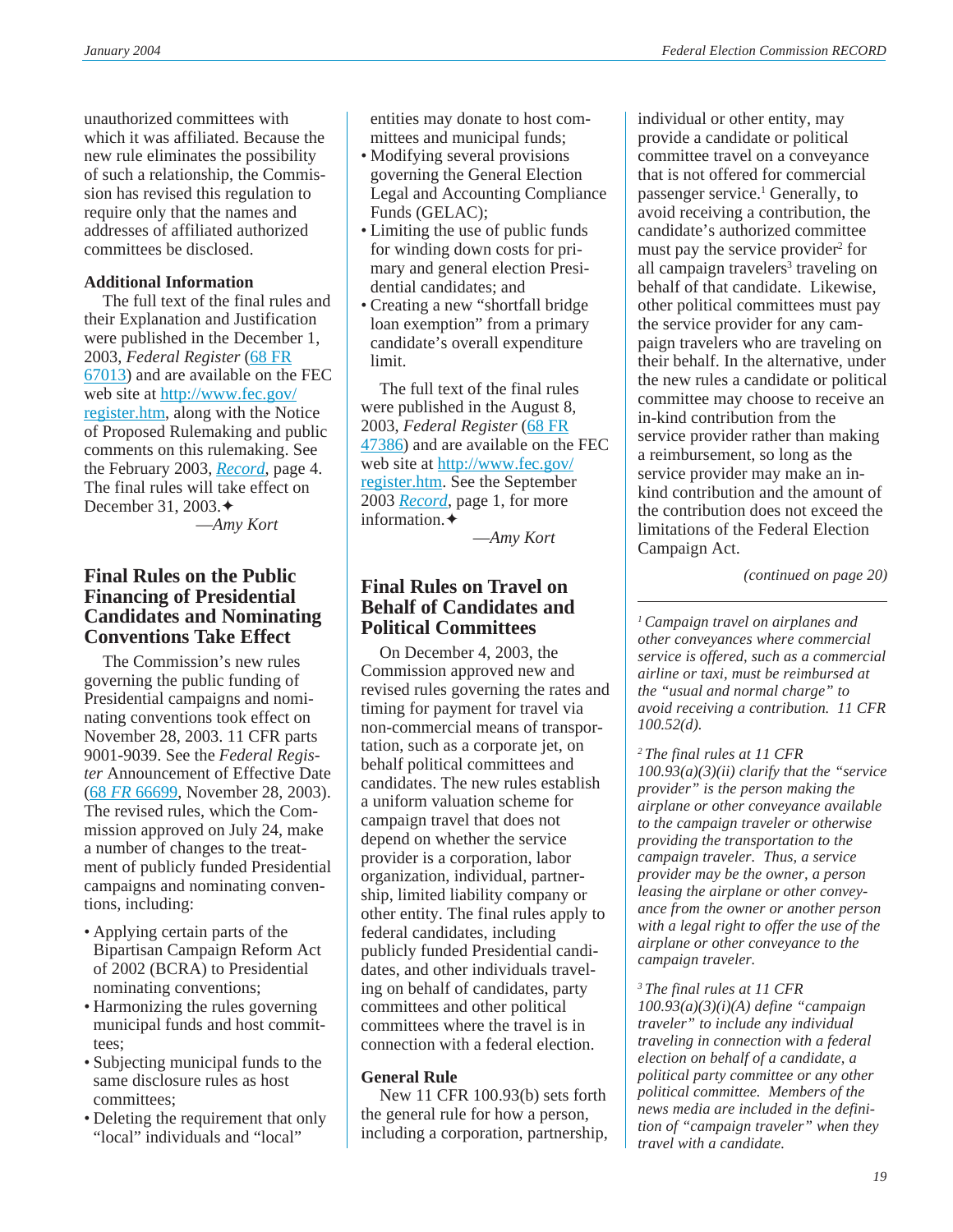# **Regulations**

*(continued from page 19)*

# **Air Travel**

The new rules apply to all airplanes not licensed by the FAA to operate for compensation or hire.4 The regulations provide three valuation methods that apply in different situations, requiring:

- The lowest unrestricted and nondiscounted first-class airfare available for the dates traveled, or within seven calendar days, for travel between two cities with regularly scheduled first-class airline service:<sup>5</sup>
- The lowest unrestricted and nondiscounted coach airfare available for the dates traveled, or within seven calendar days, for travel between cities served by regularly scheduled coach airline service but *not* regularly scheduled first-class airline service; and

*4 See 14 CFR parts 121, 129, or 135. 11 CFR 100.93(a)(1).*

*5 See Advisory Opinion 1999-13 for a discussion of travel to a city served by first-class airline service. In addition, a special provision in 11 CFR 100.93(e) permits the use of a firstclass airfare rate for travel on a government airplane to or from a military base.*

# **Need FEC Material in a Hurry?**

Use FEC Faxline to obtain FEC material fast. It operates 24 hours a day, 7 days a week. Hundreds of FEC documents—reporting forms, brochures, FEC regulations—can be faxed almost immediately.

Use a touch tone phone to dial **202/501-3413** and follow the instructions. To order a complete menu of Faxline documents, enter document number 411 at the prompt.

• The charter rate for a comparable commercial airplane of sufficient size to accommodate all of the campaign travelers, including members of the news media, and security personnel for travel between two cities not served by regularly scheduled first-class or coach airline service, or between such a city and a different city with regularly scheduled first-class or coach commercial airline service.

The new rules do not require a campaign traveler to pay in advance of travel, but they establish a strict deadline of payment within seven calendar days of the departure of the flight. For multi-stop travel over a period of more than one day, a campaign traveler may elect to pay for separate flights at different times by calculating the separate sevenday periods for each flight departing on a different day. See new 11 CFR 100.93(c).

### **Other Means of Transportation**

For other means of travel not operated for commercial passenger service, such as limousines, other automobiles, trains, helicopters and buses, a political committee must pay the service provider an amount equal to the normal and usual fare or rental charge for a comparable commercial conveyance that is capable of accommodating the same number of campaign travelers, including any members of the news media, and security personnel. Payment for travel must be made thirty calendar days from the receipt of the invoice, but no more than sixty calendar days following the date the travel commenced.

### **Other Issues**

In addition, the new rules specify the reporting and recordkeeping requirements for candidates and political committees traveling by air or by other means. The rules also specifically address travel on government conveyances and travel

by publicly funded Presidential candidates.

### **Additional Information**

The full text of the final rules and their Explanation and Justification were published in the December 15, 2003, *Federal Register* ([68 FR](http://www.fec.gov/pdf/nprm/cand_travel/fr68n240p69583.pdf) [69583](http://www.fec.gov/pdf/nprm/cand_travel/fr68n240p69583.pdf)) and are available on the FEC web site at [http://www.fec.gov/](http://www.fec.gov/register.htm) [register.htm](http://www.fec.gov/register.htm). Revisions to 11 CFR parts 100, 106, 114 and 9034 take effect on January 14, 2004. The effective date for revisions to 11 CFR 9004 will be published in the *Federal Register* after the new regulations have been before Congress for 30-legislative days.✦ *—Amy Kort*

# **Advisory Opinions**

# **[AO 2003-28](http://saos.fec.gov/aodocs/2003-28.pdf)**

# **LLC's Nonconnected PAC May Become SSF**

Horizon Lines Associates Good Government Fund (HLAGGF), a nonconnected committee established by an LLC owned entirely by corporations, may name its corporate parent as its connected organization and become a separate segregated fund (SSF). Alternatively, HLAGGF may opt to terminate as a nonconnected committee and be re-established by the corporate parent of the LLC as a new SSF with the same name. In either case, the LLC may pay the administrative and solicitation expenses of HLAGGF and may solicit contributions from the restricted class of its affiliates.

# **Background**

Horizon Lines is an LLC treated as a partnership for federal tax purposes. Through a holding company (Delian Holdings LLC), 84.5 percent of the voting interests of Horizon Lines are owned by Carlyle-Horizon Holdings Corpora-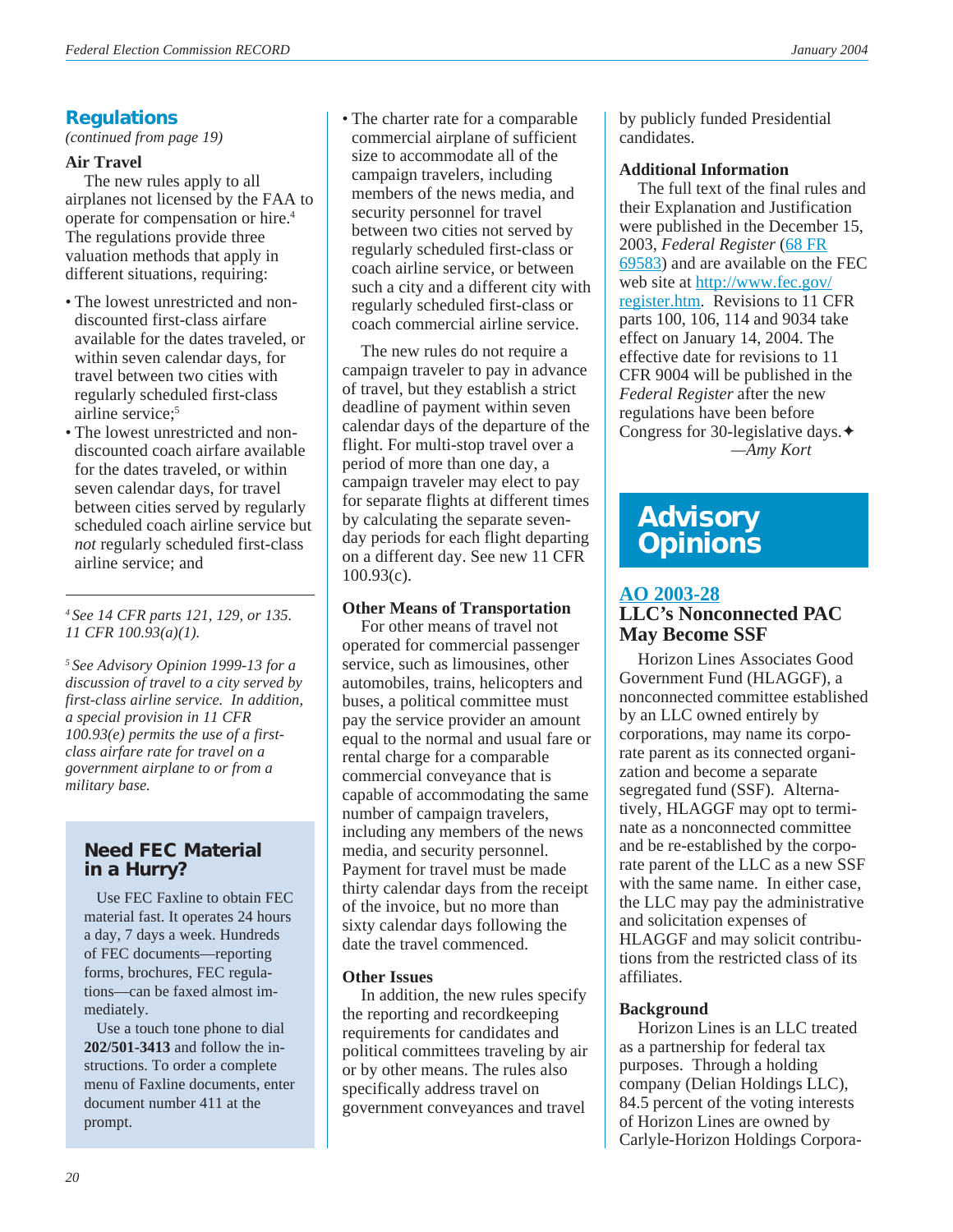tion (Carlyle-Horizon). The remaining voting interests are owned, through holding companies, by the CSX Corporation. Carlyle-Horizon also wholly owns a subsidiary, Horizon Lines of Puerto Rico (HLPR). Horizon Lines is the sponsoring organization for a federal nonconnected political committee, Horizon Lines Associates Good Government Fund (HLAGGF).

Horizon Lines wishes to establish an SSF for which it may pay the administrative and solicitation expenses, and for which it may solicit members of its restricted class and its affiliates, including Carlyle-Horizon and HLPR.

### **Converting to SSF**

The Federal Election Campaign Act (the Act) and Commission regulations provide that political committees that are established, financed, maintained or controlled by the same corporation, person or group of persons are affiliated. 2 U.S.C. §441a(a)(5); 11 CFR  $100.5(g)(2)$  and  $110.3(a)(1)(ii)$ . The Commission has held that affiliates may include partnerships and LLCs. AO 2001-18. Also, the Commission considers organizations with a majority of ownership held by a corporation to be affiliated *per se* with the corporation. Because Carlyle-Horizon owns, through Delian Holdings, 84.5 percent of the voting interests of Horizon Lines, Carlyle-Horizon and Horizon Lines are considered *per se* affiliated.

In the past, the Commission has permitted a partnership or LLC owned entirely by corporations and affiliated with one of the corporations to pay the administrative and solicitation costs of the partnership's SSF. In such cases, the Commission required the SSF to list the affiliated corporate owners as the connected organizations. AO 2001-18. Therefore, HLAGGF may amend its Statement of Organization to identify Carlyle-Horizon as its

connected organization. As an affiliate of Carlyle-Horizon, Horizon Lines may pay HLAGGF's administrative and solicitation expenses and may solicit the restricted class of its affiliated corporations, including HLPR, for contributions to HLAGGF.

Alternatively, HLAGGF may terminate and Carlyle-Horizon (or Horizon Lines) may establish a new SSF. For purposes of the Act and Commission regulations, such an SSF would be indistinguishable from the SSF discussed above. Whether the new SSF is established by Carlyle-Horizon or by Horizon Lines, it must name Carlyle-Horizon as its connected organization, but it may retain Horizon Lines Good Government Fund as its name.

Date Issued: November 24, 2003; Length: 6 pages.✦

—*Gary Mullen*

### **[AO 2003-29](http://saos.fec.gov/aodocs/2003-29.pdf)**

# **Transfer of Funds from a Nonfederal PAC to a Federal PAC of an Incorporated Membership Organization**

National Fraternal Order of Police (NFOP) PAC may receive a transfer of \$5,000 from the Ohio FOP PAC, an affiliated nonfederal PAC established by one of NFOP's state lodges. The Ohio FOP PAC must take steps to ensure that the transferred funds comply with federal contribution limits and solicitation restrictions, and, as a result of the transfer, it must register with the FEC as a federal committee affiliated with NFOP PAC.

### **Background**

The National Fraternal Order of Police (NFOP) is an incorporated tax-exempt organization under section  $501(c)(8)$  of the Internal Revenue Code. NFOP has a number of affiliated state organizations or "lodges." The Ohio FOP lodge has a nonfederal political committee (Ohio FOP PAC) from which it

intends to transfer \$5,000 to the federal political committee of NFOP. The money comprising the transfer was solicited for the Ohio FOP PAC and was not solicited in accord with federal law.

### **Affiliation**

Under federal law, political committees that are established, financed, maintained or controlled by the same person or organization are affiliated.  $2$  U.S.C.  $441a(a)(5)$ and 11 CFR 100.5(g)(2). Ohio FOP is a state chapter of NFOP, and the two organizations share overlapping membership, as members of Ohio FOP are automatically members of NFOP. The organizational and membership overlap of the two organizations is sufficient for Ohio FOP to be considered a "subsidiary, branch, division, department, or local unit" of NFOP. 2 U.S.C. §441a(a)(5) and 11 CFR 100.5(g)(2). Since both committees have been established by the same membership organization (NFOP),

*(continued on page 22)*

### **Back Issues of the Record Available on the Internet**

This issue of the *Record* and all other issues of the *Record* starting with January 1996 are available through the Internet as PDF files. Visit the FEC's World Wide Web site at <http://www.fec.gov> and click on "What's New" for this issue. Click "Campaign Finance Law Resources" to see back issues. Future *Record* issues will be posted on the web as well. You will need Adobe® Acrobat® Reader software to view the publication. The FEC's web site has a link that will take you to Adobe's web site, where you can download the latest version of the software for free.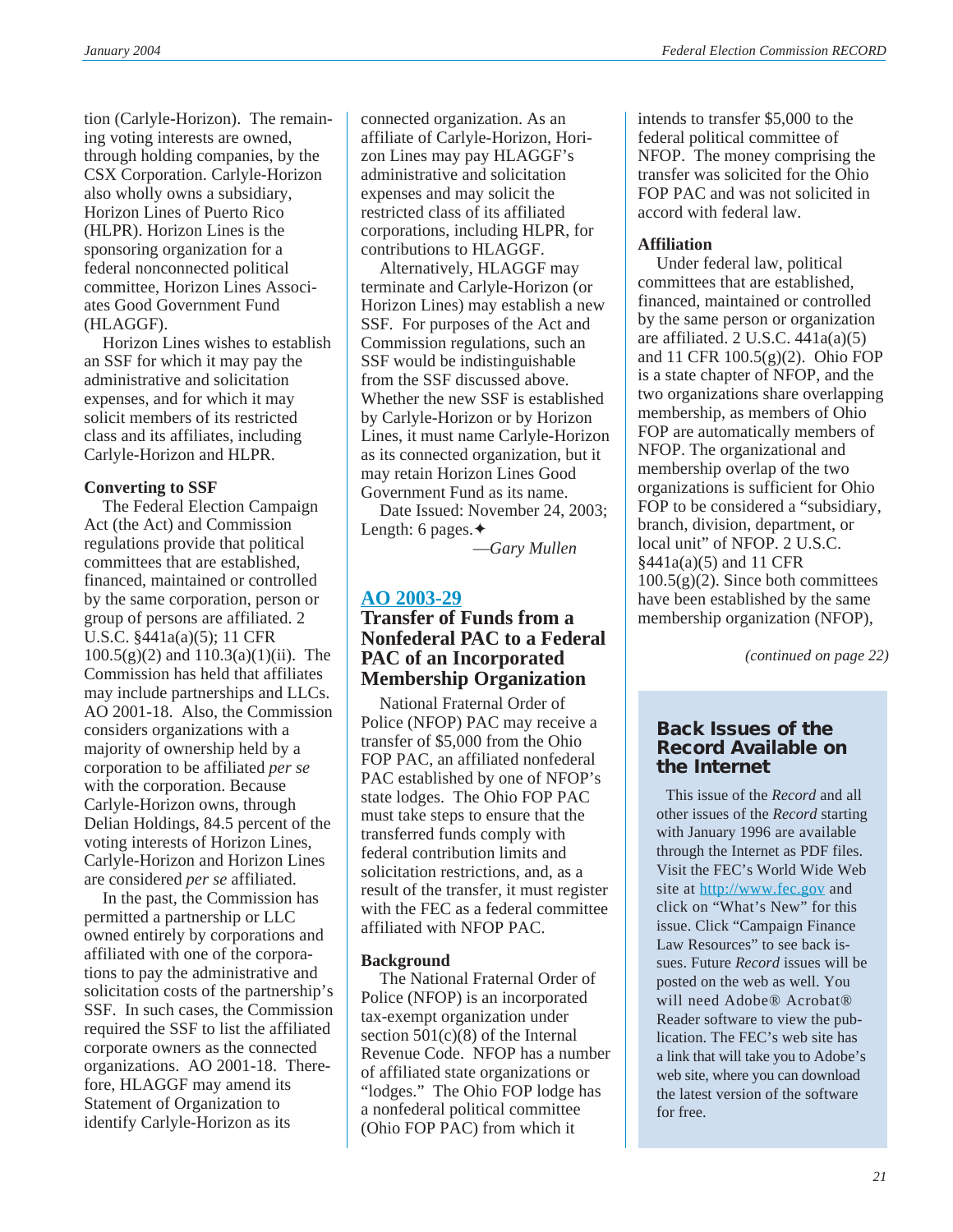# **Advisory Opinions**

*(continued from page 21)*

they are considered affiliated and, as such, may make unlimited transfers to each other. 11 CFR 100.5(g)(3)(iv) and 102.6(a). Accordingly, the Ohio FOP PAC may make unlimited transfers to the NFOP PAC, provided the transferred funds comply with federal contribution limits and solicitation restrictions.

Additionally, since a political committee established by an incorporated membership organization qualifies as a separate segregated fund as soon as it engages in any federal activity, the Ohio FOP PAC must register with the FEC within 10 days of its transfer to the NFOP PAC.

Upon becoming a political committee, the Ohio FOP PAC must exclude any contributions not permissible under the Act from its cash on hand, which is assumed to be composed of those contributions most recently received. 11 CFR 104.12. Any contributions that are not within the limits and from sources permitted by federal law may not be included in the cash on hand.

Because the Ohio FOP PAC and NFOP PAC would become two affiliated federal PACs, they would share the same contribution limits for both contributions made and received.  $2 \text{ U.S.C. } 441a(a)(5)$  and 11 CFR 110.3(a)(1). Accordingly, the contributions of any person

# **FECFile Help on Web**

 The manual for the Commission's FECFile 5 electronic filing software is available on the FEC's web site. You can download a PDF version of the manual at [http://www.fec.gov/elecfil/](http://www.fec.gov/elecfil/electron.html) [electron.html.](http://www.fec.gov/elecfil/electron.html)

included in the \$5,000 transfer must be aggregated with any contributions previously made to NFOP PAC in the same year.

### **Notification of Contributors**

The solicitations made by Ohio FOP PAC were not in accord with federal law, because contributors were not informed:

- That their contributions might go to support NFOP PAC;
- Of the political purpose of NFOP PAC: and,
- Of their right to refuse to contribute without reprisal. 11 CFR 114.5.

Therefore, prior to transferring funds to NFOP PAC, the Ohio FOP PAC must send written notification to the original contributors informing them that the transferred funds will be used in connection with federal elections and will be subject to the limits and prohibitions of federal law. The original contributors must also be informed of the political purpose of NFOP PAC, their right to object to the transfer of their contributions without reprisal and the proper method for submitting any objections.

After sending the notification, Ohio FOP PAC may either:

- Provide contributors a 30-day time period to submit any objections and then transfer the remaining funds when that period has expired; or
- Make the transfer at any time after sending the written notification and then honor any subsequent objections by having NFOP PAC return the funds of any objecting contributors to Ohio FOP PAC.

Date Issued: November 25, 2003; Length: 13 Pages.✦

—*Gary Mullen*

# **Advisory Opinion Requests**

# **[AOR 2003-34](http://saos.fec.gov/saos/searchao)**

Permissibility of televised reality program depicting individuals participating in simulated Presidential campaign (Viacom, Inc., November 6, 2003)

# **[AOR 2003-35](http://saos.fec.gov/saos/searchao)**

Permissibility of a Presidential candidate, who applied for primary matching funds and was certified eligible, refusing public funds prior to payment date; candidate's adherence to conditions of public funding program; treatment of contributions received by such a candidate (Gephardt for President, Inc., November 5, 2003)

# **[AOR 2003-36](http://saos.fec.gov/saos/searchao)**

Federal candidate/officeholders' participation in fundraising activities for nonfederal committee supporting gubernatorial candidates (Republican Governors Association, November 24, 2003)

### **[AOR 2003-37](http://saos.fec.gov/saos/searchao)**

Permissibility of fundraising and political activities by organization established to support the election of a particular named federal candidate (Americans for a Better Country, December 2, 2003)

# **[AOR 2003-38](http://saos.fec.gov/saos/searchao)**

Federal candidate/officeholder raising and spending funds in connection with redistricting and reapportionment activities (Engel for Congress, December 15, 2003)✦

# **Public Funding**

**Commission Certifies Clark, Edwards, Gephardt and Kucinich for Primary Matching Payments**

The Commission has certified that Wesley K. Clark, John R. Edwards, Richard A. Gephardt and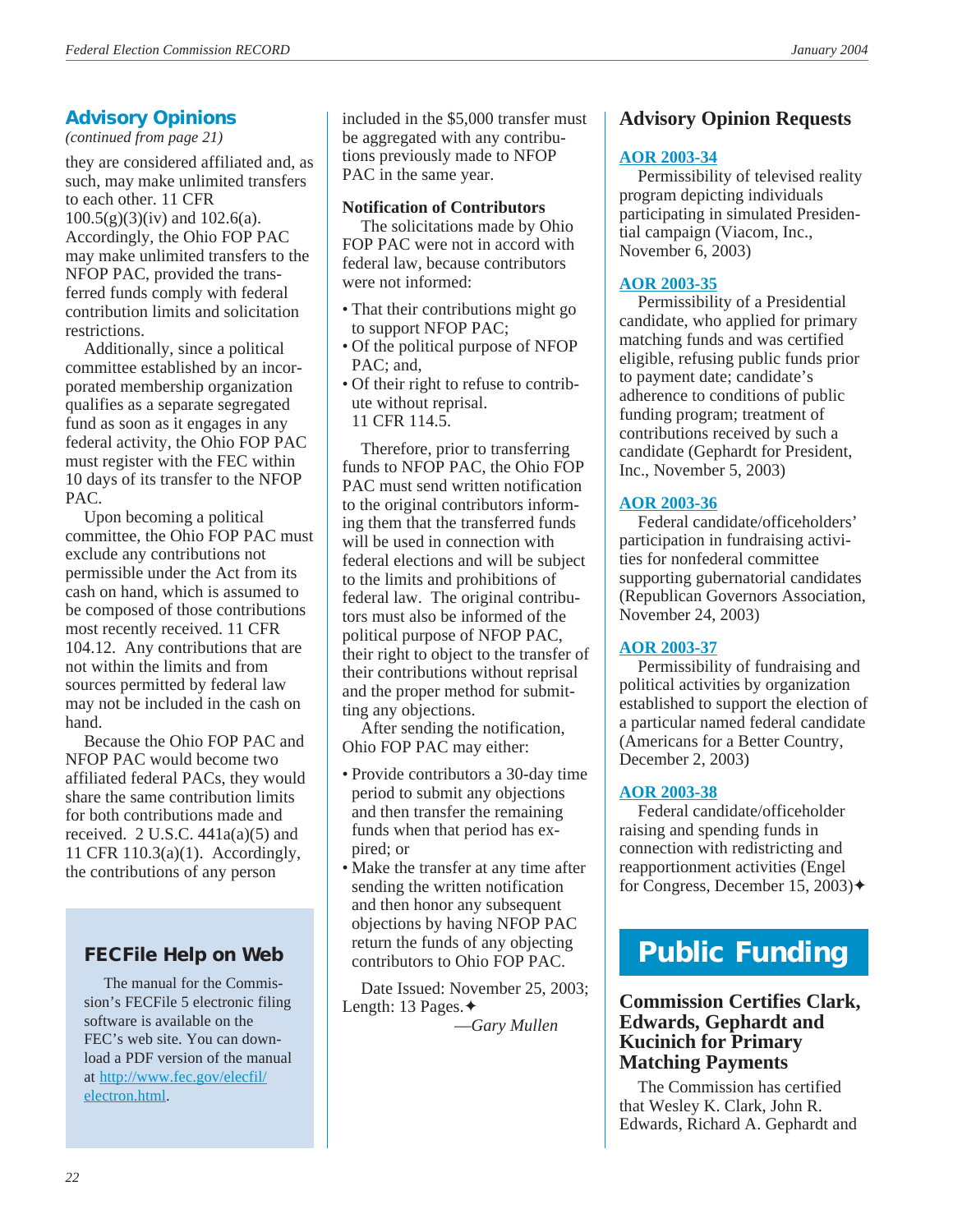Dennis J. Kucinich are eligible to receive Presidential primary matching payments for their Presidential primary committees. 26 U.S.C. §9033(a) and (b); 11 CFR 9033.1 and 9033.3.

Under the Presidential Primary Matching Payment Account Act, the federal government will match up to \$250 of an individual's total contributions to an eligible Presidential primary candidate. A candidate must establish eligibility to receive matching payments by raising in excess of \$5,000 in each of at least 20 states (i.e., over \$100,000). Although an individual may contribute up to \$2,000 to a primary candidate, only a maximum of \$250 per individual applies toward the \$5,000 threshold in each state. Candidates who receive matching payments must agree to limit their spending and submit to an audit by the Commission.

No payments may be made from the Matching Payment Account before January 1 of the Presidential election year. In December 2003, the Secretary of the Treasury certified eligible candidates' full entitlements based on a review of the matching payment submissions through December 1, 2003.✦ —*Amy Kort*

# **Shortfall Not Expected for January Primary Matching Payments**

Based on the current balance in the Presidential Election Campaign Fund (the Fund), FEC Staff expect that candidates participating in the public funding program will be paid their full entitlement on January 2, 2004. Under the Presidential Primary Matching Payment Account Act, the federal government will match up to \$250 of an individual's total contributions to an eligible

Presidential primary candidate.<sup>1</sup> Presidential candidates may make submissions for primary matching payments on the first business day of the month, but no payments may be made before January 1 of the Presidential election year. The Commission reviews submissions and forwards a certification for payment to the Treasury Department. Barring a shortfall in the Fund, a payment is wired to the committee on the first business day of the next month.

On December 1, 2003, six Presidential candidates submitted matching fund requests, which totaled over \$15 million. These requests were the first received from any candidates for the 2004 election cycle. The Fund reports a balance of \$16.7 million, after setting aside funds for general election and national convention payments.2 Thus, all candidates will be paid their full entitlement on January 2, 2004.

However, a shortfall in the Fund is possible for the February 2004 payments. The amount available in February will consist of the balance remaining after the January payments and deposits made to the Fund in November and December 2003. If the payment amounts that the Commission certifies to the Treasury for the February payouts exceeds the balance in the Fund, the Treasury will make pro rata payments to the committees on February 2. Additional pro rata payments will be made in mid-February when the January deposits are posted to

*1 A candidate must establish eligibility to receive matching payments by raising in excess of \$5,000 in each of at least 20 states (i.e., over \$100,000). Only a maximum of \$250 per individual applies toward the \$5,000 threshold in each state.*

*2 This amount includes deposits made to the Fund through October 2003.*

the Fund. FEC Staff do not anticipate that any shortfall in the Fund will last beyond April 2004.✦ —*Amy Kort*

# **Election Administration**

# **Voting System Brochures**

The Commission's Office of Election Administration has produced three new brochures on voting system usability. They are designed to meet the needs of vendors, buyers and election officials.

"Developing a User-Centered Voting System" is written for voting system developers and helps them design systems that are easier for voters to use.

"Procuring a User-Centered Voting System" is for state and local officials who need a system best suited for their constituents' needs. It helps them to identify those characteristics which make a voting system easier to use.

"Usability Testing of Voting Systems" assists both developers

*(continued on page 24)*

### **Web Access to Senate Candidates' Campaign Finance Reports**

Senate campaign finance reports are available to the public on the FEC web site. All Senate reports received after May 15, 2000, are currently accessible on the site, and the FEC will make future reports available within 48 hours of receiving them.

To view these reports, go to [www.fec.gov](http://www.fec.gov), click on "Campaign Finance Reports and Data," and then select "View Financial Reports."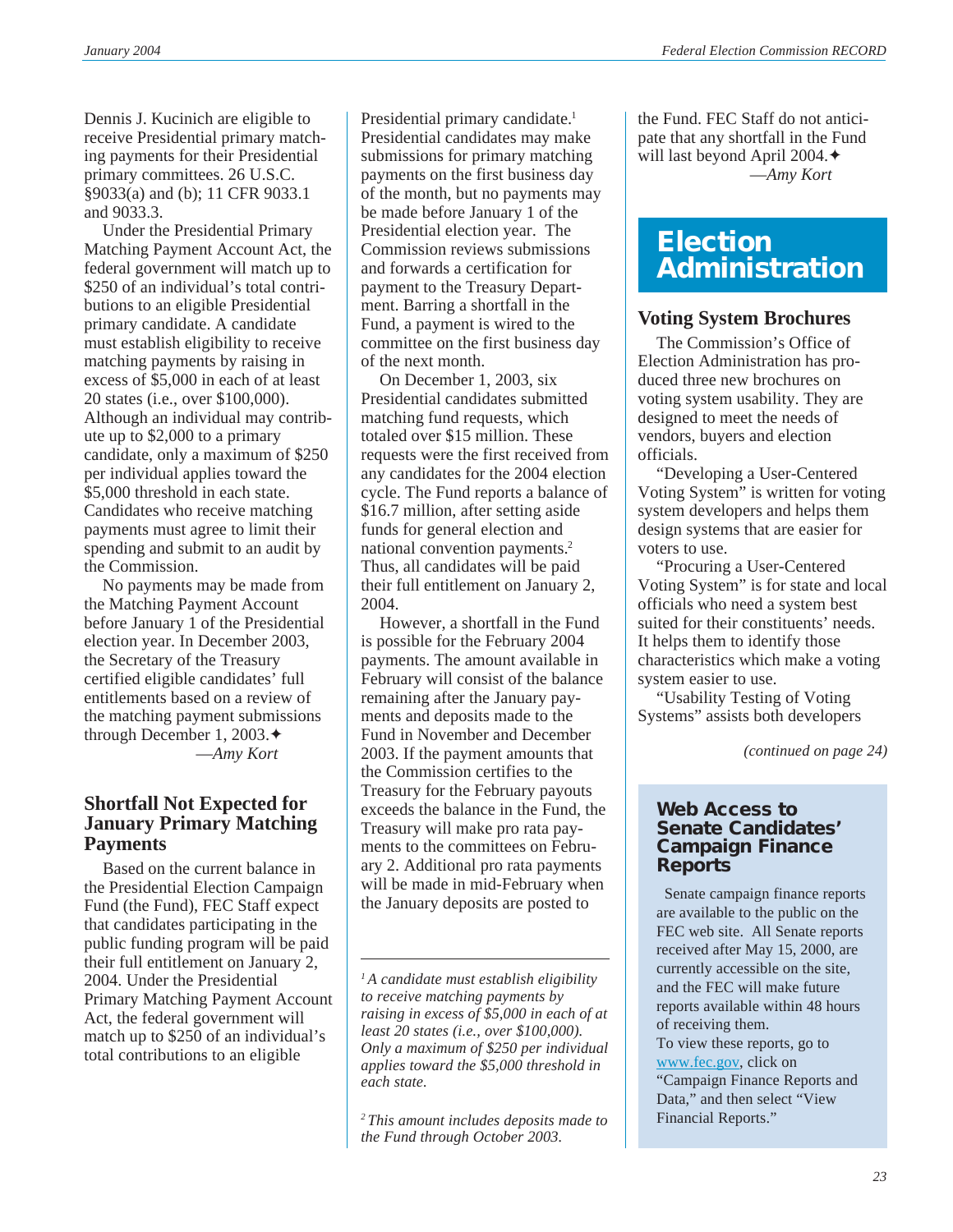# **Election Administration**

*(continued from page 23)*

and election officials in their evaluation of voting system usability. It provides guidance on how to test varied systems for ease of use.

Brochures are available through the Office of Election Administration, the Information Division or in PDF form on the Commission's web site at [http://www.fec.gov/](http://www.fec.gov/elections.html#usability) [elections.html#usability](http://www.fec.gov/elections.html#usability).✦ —*Phillip Deen*

# **Administrative Fines**

# **Committees Fined for Nonfiled and Late Reports**

The Commission recently publicized its final action on 64 new Administrative Fine cases, bringing the total number of cases released to the public to 833, with \$1,145,184 in fines collected by the Commission.

Civil money penalties for late reports are determined by the number of days the report was late, the amount of financial activity involved and any prior penalties for violations under the administrative fines regulations. Penalties for late reports—and for reports filed so late as to be considered nonfiled—are also determined by the financial activity for the reporting period and any prior violations. Election sensitive reports, which include reports and notices filed prior to an election (i.e., 12 day pre-election, October quarterly and October monthly reports), receive higher penalties. Penalties for 48-hour notices that are filed late or not at all are determined by the amount of the contribution(s) not timely reported and any prior violations.

The committees and the treasurers are assessed civil money penal-

# **Committees Fined and Penalties Assessed**

| 1. Akram for Congress, Inc.                         | \$650 <sup>1</sup>         |
|-----------------------------------------------------|----------------------------|
| 2. American Furniture Manufacturers Association PAC | \$900                      |
| 3. Bank of New York Company PAC (BNY PAC)           |                            |
| 30 Day Post-General 2002                            | \$1,800                    |
| 4. Bank of New York Company PAC (BNY PAC)           |                            |
| Year-End 2002                                       | \$550                      |
| 5. Barve for Congress Committee                     | \$2,700                    |
| 6. Bi-County PAC (formerly Suffolk PAC)             | \$1,250                    |
| 7. Bill Martin Congressional Committee              | \$1,125                    |
| 8. Bob Herriott for U.S. Congress                   | \$5,500                    |
| 9. Colonial Bancgroup Inc. Federal PAC              |                            |
| (Colonial Fed PAC)                                  | \$1,000                    |
| 10. Committee to Elect Frank W. Ballance, Jr.       | \$500                      |
| 11. Committee to Elect Ross Moen                    | \$1,800 <sup>1</sup>       |
| 12. Congressional Black Caucus PAC (CBC-PAC)        | \$1,312                    |
| 13. Cozen O'Connor PAC                              | \$700                      |
| 14. Cynthia McKinney for Congress                   | \$7,050                    |
| 15. Dan Blue Senate Committee                       | \$3,500                    |
| 16. Delay for Congress                              | \$275                      |
| 17. Dick Armey Campaign Committee                   | \$1,750                    |
| 18. Diedrich for Congress                           | \$900 <sup>2</sup>         |
| 19. Dornan for Congress                             | \$825                      |
| 20. Elect Life<br>October Quarterly 2002            | 3                          |
| 30 Day Post-General 2002<br>21. Elect Life          | $\overline{\phantom{a}}$ 3 |
| 22. Enz for Congress                                | \$161                      |
| 23. Florida Rock Industries Inc. Good               |                            |
| <b>Government Committee</b>                         | \$900                      |
| 24. Friends of Frank Thomas                         | \$325                      |
| 25. Friends of George E. Irvin                      | \$316                      |
| 26. Georgia Medical PAC                             | \$1,200                    |
| 27. Giordano for United States Senate               | $\overline{\mathbf{3}}$    |
| 28. Heartland PAC (FKA Youngstown)                  | \$1,000                    |
| 29. Herseth for Congress                            | \$2,900                    |
| 30. International Federation of Professional and    |                            |
| Technical Engineers Legislative Education           |                            |
| <b>Action Program-PAC</b>                           | \$1,000                    |
| 31. Iowans for Jim Leach                            | \$275                      |
| 32. IUOE Local 542 Operating Engineers              |                            |
| <b>Political Action Fund</b>                        | \$1,125                    |
| 33. Irma Muse Dixon Congressional                   |                            |
| Campaign Committee, Inc.                            | \$550                      |
| 34. Jay Blossman for U.S. Senate                    | $$3,500^{1,2}$             |
| 35. Jim Tso for Congress                            | \$240                      |
| 36. KPMG Partners/Principals & Employees PAC        | \$3,000                    |
|                                                     |                            |

*1 This civil money penalty has not been collected.*

*2 This penalty was reduced due to the level of activity on the report.*

*3 The Commission took no further action in this case.*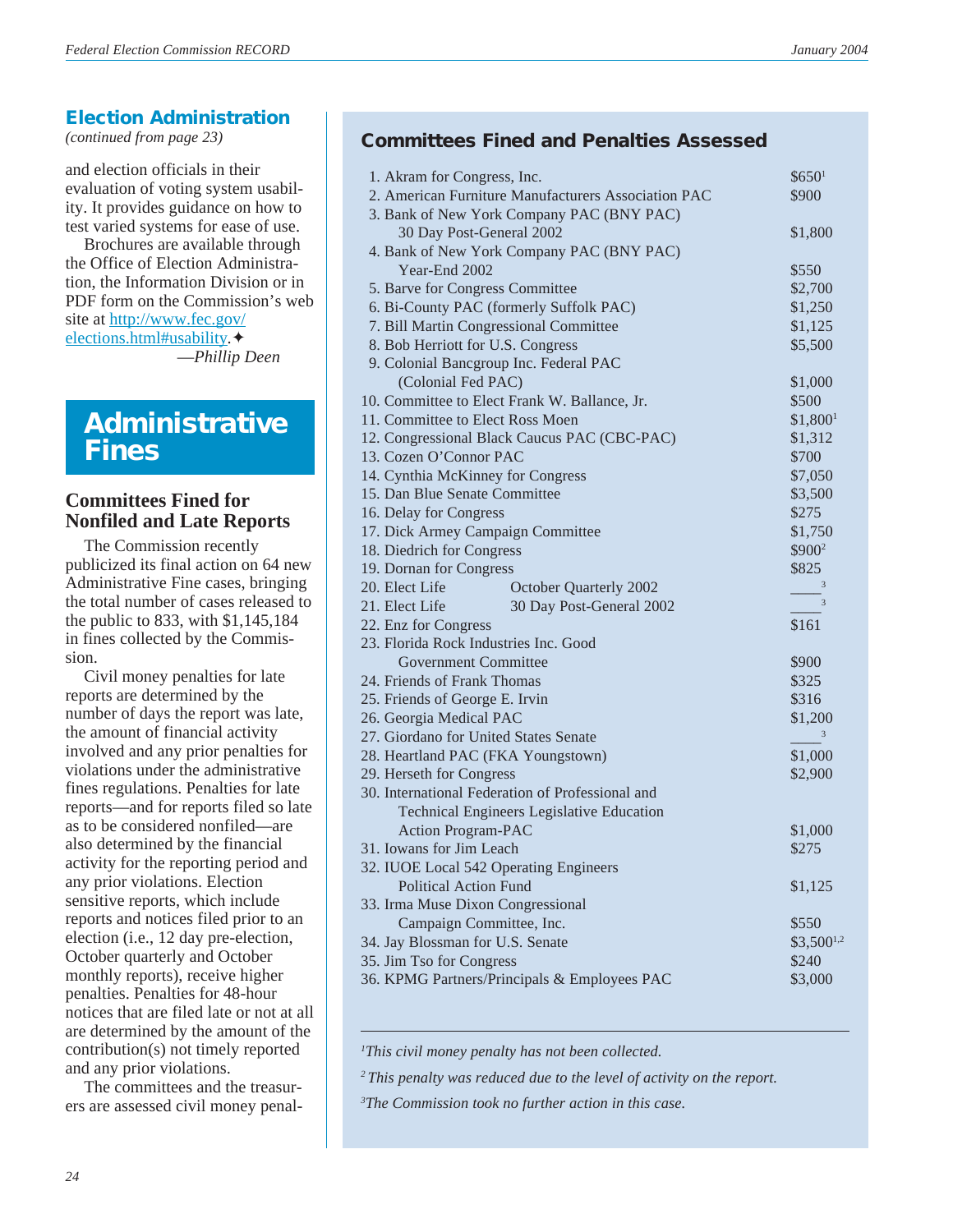# **Committees Fined and Penalties Assessed, cont.**

| 37. Libertarian Party of Illinois                   | $$7,875$ <sup>1</sup>  |
|-----------------------------------------------------|------------------------|
| 38. Local 617 COPE Committee                        | \$1,800                |
| 39. Maryland Association for Concerned              |                        |
| Citizens PAC                                        | \$900                  |
| 40. Max Burns for Congress                          | \$5,350                |
| 41. Mid Manhattan PAC (Mid PAC)                     | \$2,000                |
| 42. National Italian American PAC                   | \$3,600 <sup>1</sup>   |
| 43. Oz Bengur for Congress                          | \$4,200                |
| 44. Pearce for Congress                             | \$3,348                |
| 45. Philip Lowe for Congress                        | $$11,875$ <sup>1</sup> |
| 46. Political Action Committee of Focal             |                        |
| <b>Communications Corporation</b>                   | \$1,800                |
| 47. The Rally for Leadership Fund                   | \$1,900                |
| 48. Republicans for Choice                          | \$2,700                |
| 49. Rhode Island Republican State Central Committee | \$743                  |
| 50. Sanford D. Bishop, Jr., for Congress            | \$2,025                |
| 51. S C Johnson & Son PAC (SCJPAC)                  | \$575                  |
| 52. Sean Mahoney for Congress                       | \$531                  |
| 53. St. Louisians for Better Government             | $$1,000$ <sup>1</sup>  |
| 54. Strickland for Colorado, Inc.                   | \$8,650                |
| 55. Summit PAC                                      | \$4,100                |
| 56. Supporters of Engineers Local 3 Endorsed        |                        |
| Candidates (SELEC)                                  | \$937                  |
| 57. Syed Mahmood for Congress                       | \$1,800 <sup>1</sup>   |
| 58. TECO Energy Inc. Employees' PAC                 | \$937                  |
| 59. Thelen Reid & Priest PAC                        | \$9001                 |
| 60. United Association of Journeymen &              |                        |
| Apprentices/Plumbing & Pipe Fitting Industry        | \$1,000                |
| 61. U.S. Bancorp Political Participation Program    | \$650                  |
| 62. Watts for Congress                              | \$4,225                |
| 63. White & Case PAC                                | $$1,000$ <sup>1</sup>  |
| 64. 15th District Democratic Party                  | \$1,800 <sup>1</sup>   |
|                                                     |                        |

*1 This civil money penalty has not been collected.*

ties when the Commission makes its final determination. Unpaid civil money penalties are referred to the Department of the Treasury for collection.

The committees listed in the chart at right, along with their treasurers, were assessed civil money penalties under the administrative fines regulations.

Closed Administrative Fine case files are available through the FEC Press Office, at 800/424-9530 (press 2), and the Public Records Office, at 800/424-9530 (press 3).✦

—*Amy Kort*

# **Alternative Dispute Resolution**

# **ADR Program Update**

The Commission recently resolved four additional cases under the Alternative Dispute Resolution (ADR) program. The respondents, the alleged violations of the Federal Election Campaign Act (the Act) and the penalties assessed are listed below.

1. The Commission reached agreement with Friends of Dave Rogers, its treasurer Christian Winthrop and David Rogers concerning the committee's failure to file 48 hour notices. The respondents agreed to pay a \$250 civil penalty and to take steps to terminate the committee. (MUR 5326/ ADR 120)

2. The Commission closed the case involving Friends of Joe Marine and its treasurer John Carlin concerning the committee's alleged failure to include required disclaimers. The ADR Office recommended the case be closed and the Commission agreed to close the file. (MUR 5332/ADR 142)

3. The Commission reached agreement with One Hundred Women Committee and Mary Ohsam, its treasurer, regarding the committee's failure to register and report. The respondents acknowledged that they unknowingly violated the Act by failing to register with the Commission after contributing more than \$1,000 to federal election campaigns, and they agreed to pay a \$750 civil penalty and to establish and maintain in the committee's offices a file on FEC regulations. (MUR 5310/ADR 129)

4. The Commission closed the case involving Central Minnesota AFL-CIO Trades Labor Assembly,

*(continued on page 26)*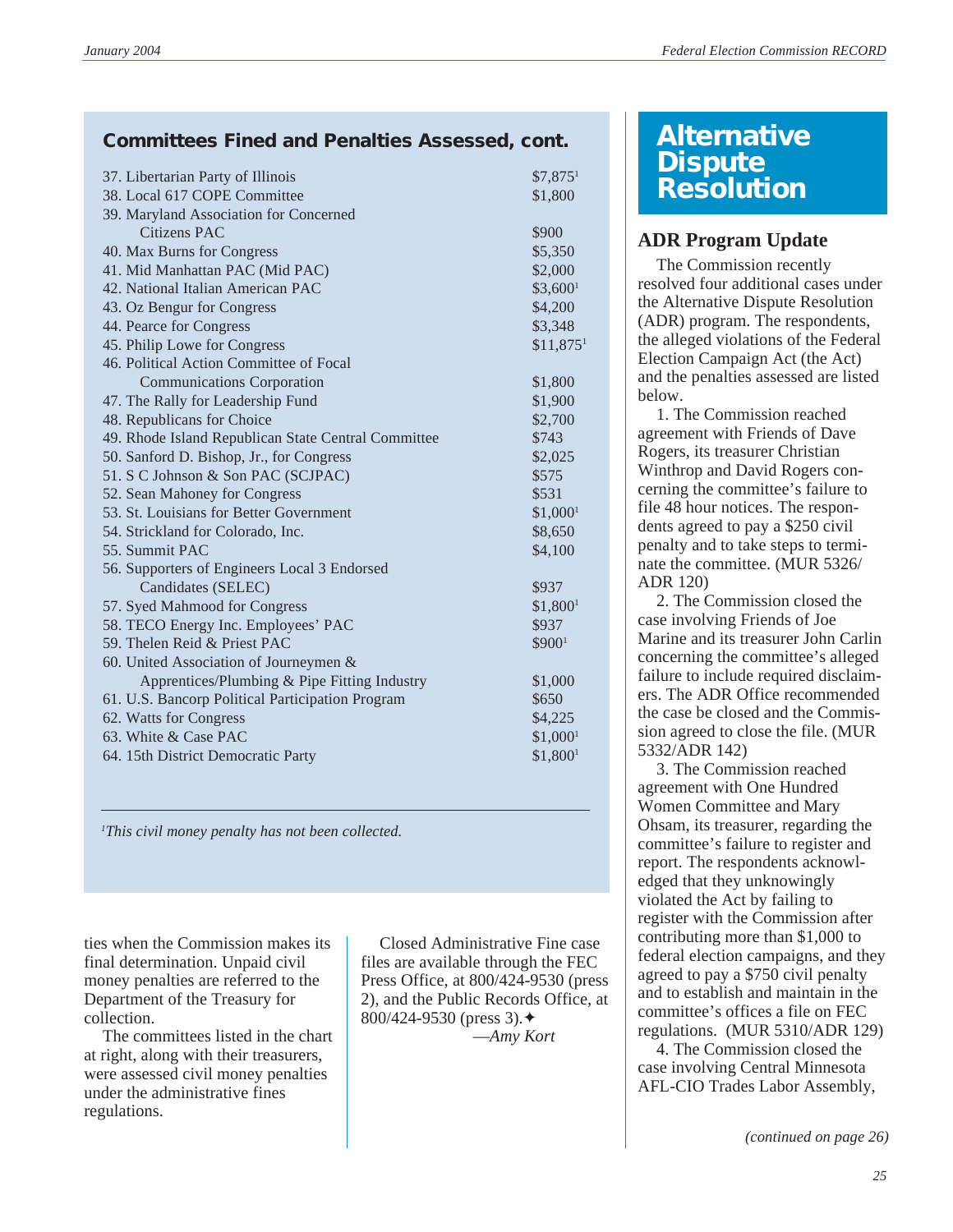# **Alternative Dispute Resolution**

*(continued from page 25)*

Granite City Machinists' and Mechanics' Union Local Lodge 623 and Granite City Machinists' and Mechanics' Union District Lodge 165 concerning alleged union contributions. The ADR Office recommended the case be closed and the Commission agreed to close the file. (MUR 5370/ADR 143) $\triangleleft$ *—Amy Kort*

# **Outreach**

# **Reporting Roundtables**

On January 14, 2004, the Commission will host two roundtable sessions on election year reporting, including new disclosure requirements under the Bipartisan Campaign Reform Act of 2002. The first session, for PACs and party committees, will begin at 9:30 a.m. and will last until 11:00. The second session, for candidates and their committees, will begin at 1:30 p.m. and last until 3:00. Both sessions will be followed by a half-hour reception at which each attendee will have an opportunity to meet the campaign finance analyst who reviews his/her committee's reports.

# **Roundtable Schedule**

| <b>Date</b>                                                  | <b>Subject</b>                                                                                                                     | <b>Intended Audience</b>                                                                                     |
|--------------------------------------------------------------|------------------------------------------------------------------------------------------------------------------------------------|--------------------------------------------------------------------------------------------------------------|
| January 14<br>$9:30 - 11$ a.m.<br>Reception<br>11-11:30 a.m. | Election Year Reporting for<br>PACs and Party Committees,<br>plus "Meet Your Analyst"<br>reception<br>(Session number 0401A)       | Individuals respon-<br>sible for filing FEC<br>reports for PACs and<br>Parties (Up to 30 may<br>attend)      |
| January 14<br>$1:30 - 3$ p.m.<br>Reception<br>3-3:30 p.m.    | Election Year Reporting for<br>Candidates and their Committees,<br>plus "Meet Your Analyst"<br>reception<br>(Session number 0401B) | Individuals respon-<br>sible for filing FEC<br>reports for Candidate<br>Committees (Up to 30)<br>may attend) |

Attendance is limited to 30 people per session, and registration (\$25) will be accepted on a firstcome, first-served basis. Please call the FEC before registering or sending money to ensure that will specifically address rules for fundraising and reporting, and will explain the new provisions of the BCRA. A representative from the IRS will also be available to answer

openings remain. Prepayment is required. The registration form is available on the FEC's web site at

[infosvc.htm](http://www.fec.gov/pages/infosvc.htm) and from Faxline, the FEC's automated fax system (202/501- 3413, request document 590). For more information, call 800/424-9530 (press 1,

*—Jim Wilson*

[http://www.fec.gov/pages/](http://www.fec.gov/pages/infosvc.htm)

then 3) or  $202/694-1100.$ 

**Tampa, Florida**

**Campaign Finance Law Training Conference in**

The FEC will hold a conference February 11-12, 2004, for House and Senate campaigns, political party committees and corporations, labor organizations, trade associations, membership organizations and their respective PACs. The conference will consist of a series of workshops conducted by Commissioners and experienced FEC staff who will explain how the federal campaign finance law, as amended by the Bipartisan Campaign Reform Act of 2002 (BCRA), applies to each of these groups. Workshops

election-related tax questions. The conference will be held at the Wyndham Harbour Island Hotel in Tampa, Florida. The registration fee is \$385, which covers the cost of the conference, materials and meals. A \$10 late fee will be assessed for registration forms received after January 19.

The Wyndham Harbour Island is located at 725 South Harbour Island Boulevard. A room rate of \$159 per night is available for conference attendees who make reservations on or before January 19. To make reservations call 813/229-5000 and state that you are attending the FEC conference, or access the Wyndham

# **[Conference Schedule](http://www.fec.gov/pages/infosvc.htm#Conferences) [for 2004](http://www.fec.gov/pages/infosvc.htm#Conferences)**

**Conference for House and Senate Campaigns, Political Party Committees and Corporate/Labor/Trade PACs** February 11-12, 2004 Tampa, FL

**Conference for House and Senate Campaigns and Political Party Committees** March 16-17, 2004 Washington, DC

**Conference for Corporations and their PACs** April 22-23, 2004 Washington, DC

**Conference for Trade Associations, Membership Organizations and their PACs** May 25-26, 2004 Boston, MA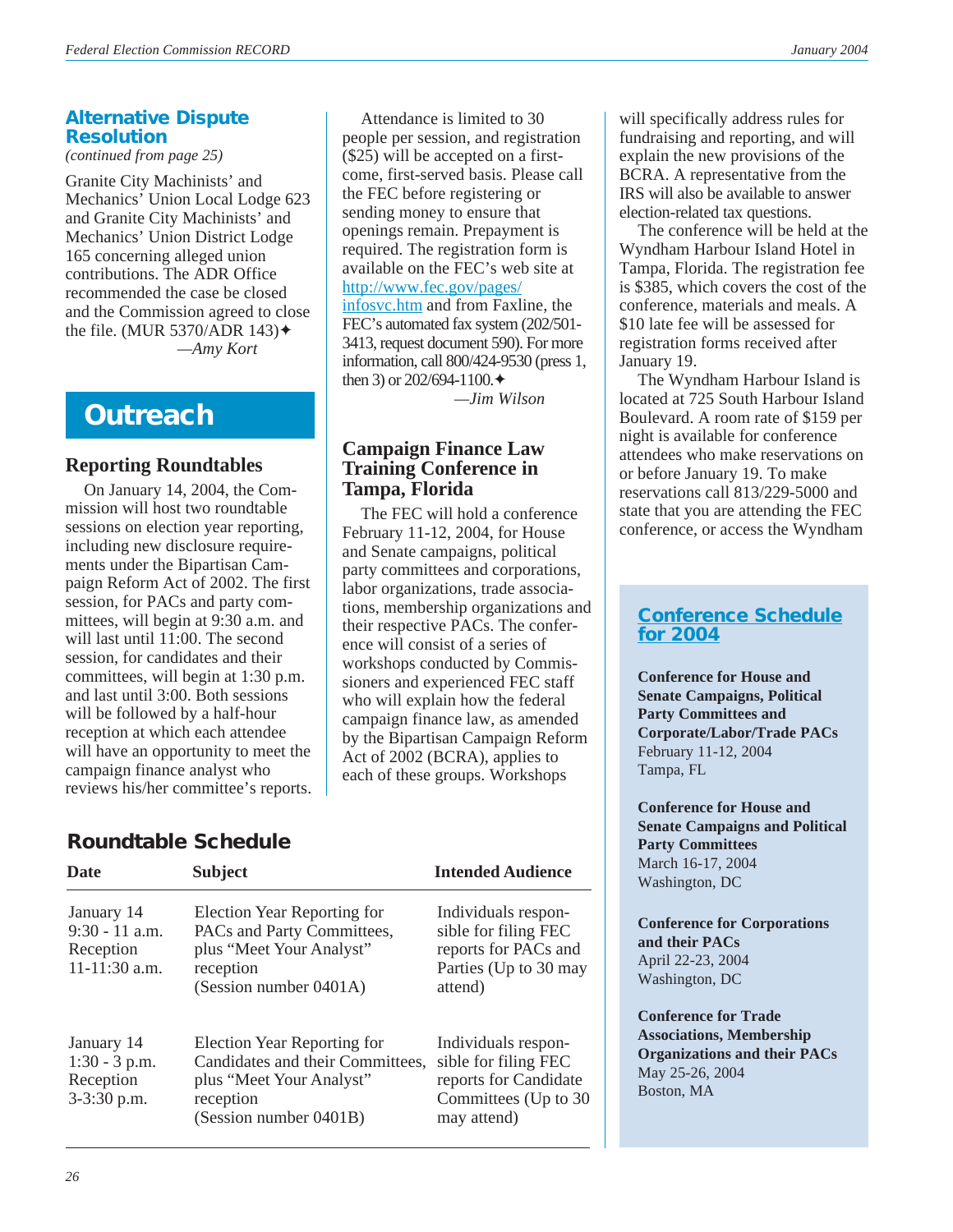Harbour Island's reservations web page via the FEC web site at [http://](http://www.fec.gov/pages/infosvc.htm#Conferences) [www.fec.gov/pages/](http://www.fec.gov/pages/infosvc.htm#Conferences) [infosvc.htm#Conferences](http://www.fec.gov/pages/infosvc.htm#Conferences).

### **Registration**

Complete conference registration information for this conference is available online. Conference registrations will be accepted on a first-come, first-served basis. FEC conferences are selling out quickly, so please register early. For registration information concerning any FEC conference:

# **Public Appearances**

January 7-10, 2004 Southern Political Science Association New Orleans, LA Commissioner Toner

January 12, 2004 National PAC Conference Tampa, FL Dorothy Yeager

January 20-21, 2004 National Conference for Political Involvement of Professionals Captiva Island, FL Chairman Smith

January 26, 2004 American University Washington, DC Chairman Smith

January 29-30, 2004 American Conference Institute Washington, DC Chairman Smith Commissioner Toner

January 29-31, 2004 Campaign Disclosure Project San Diego, CA Robert Biersack

- Call Sylvester Management Corporation at 800/246-7277;
- Visit the FEC web site at [http://](http://www.fec.gov/pages/infosvc.htm#Conferences) [www.fec.gov/pages/](http://www.fec.gov/pages/infosvc.htm#Conferences) [infosvc.htm#Conferences](http://www.fec.gov/pages/infosvc.htm#Conferences); or
- Send an e-mail to lauren@sylvestermanagement.com.✦ —*Amy Kort*

# **Index**

The first number in each citation refers to the "number" (month) of the 2004 *Record* issue in which the article appeared. The second number, following the colon, indicates the page number in that issue. For example, "1:4" means that the article is in the January issue on page 4.

### **Advisory Opinions**

- 2003-28: Nonconnected PAC established by LLC composed entirely of corporations may become an SSF with LLC as its connected organization, 1:20
- 2003-29: Transfer of funds from a nonfederal PAC to a federal PAC of an incorporated membership organization, 1:21

### **Compliance**

- ADR program cases, 1:25 Administrative Fine program cases, 1:24 Enforcement Query System, disclosure policy for closed enforcement matters and press release policy for closed MURs; "enforcement profile" examined, 1:6 MUR 5229: Collecting agent's
- failure to transfer contributions, 1:7

### **Court Cases**

\_\_\_\_\_ v. FEC McConnell v. FEC, 1:1

### **Regulations**

Leadership PACs, final rules, 1: 18 Public financing of Presidential candidates and nominating conventions, correction and

effective date, 1:19 Travel on behalf of candidates and political committees, final rules, 1:19

### **Reports**

Due in 2004, 1:9 Kentucky special election reporting, 1:9